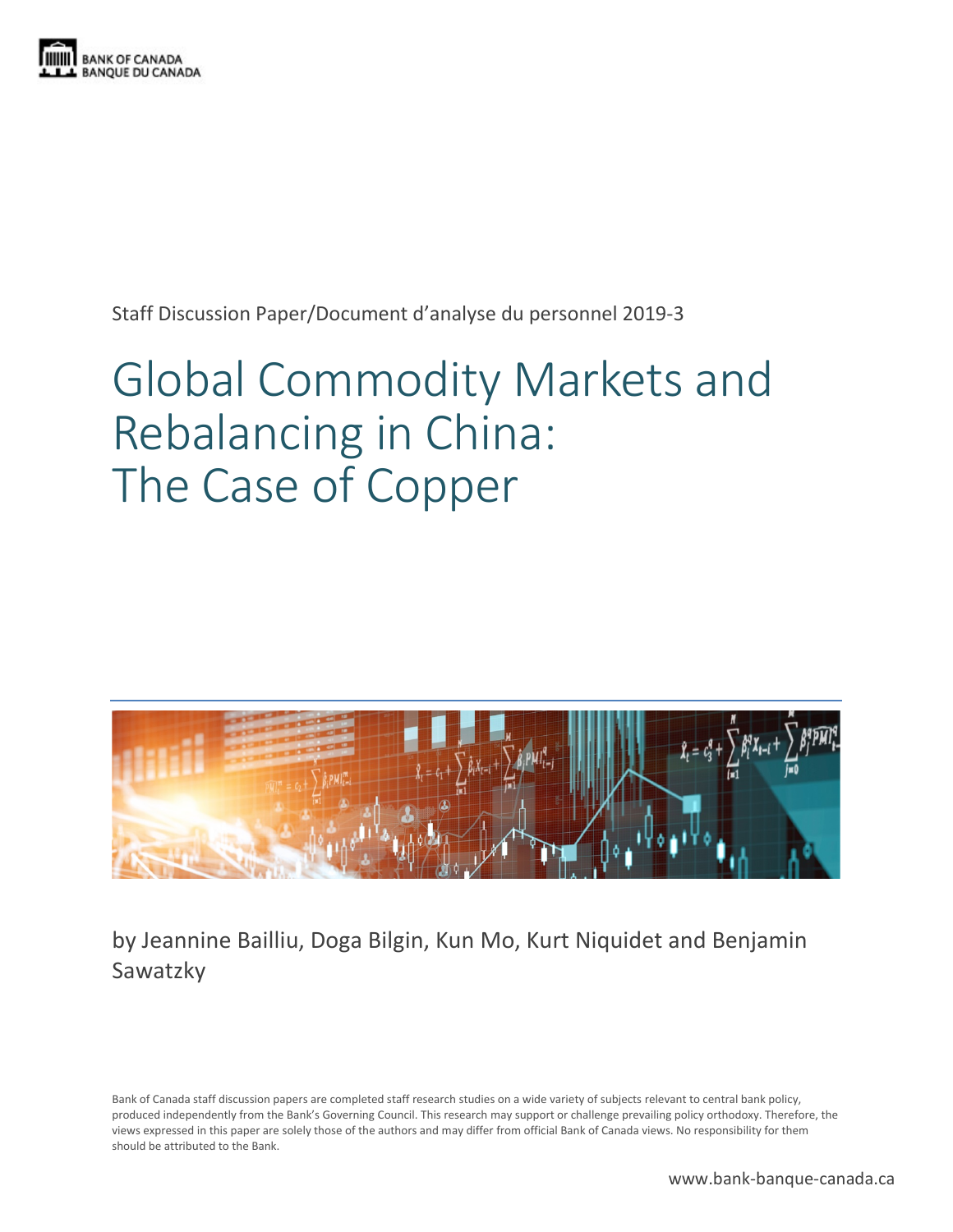Bank of Canada Staff Discussion Paper 2019-3

April 2019

# **Global Commodity Markets and Rebalancing in China: The Case of Copper**

**by**

**Jeannine Bailliu, Doga Bilgin, Kun Mo, Kurt Niquidet and Benjamin Sawatzky**

International Economic Analysis Department Bank of Canada Ottawa, Ontario, Canada K1A 0G9 [jbailliu@bankofcanada.ca](mailto:jbailliu@bankofcanada.ca) [kmo@bankofcanada.ca](mailto:kmo@bankofcanada.ca) [kniquidet@bankofcanada.ca](mailto:kniquidet@bankofcanada.ca)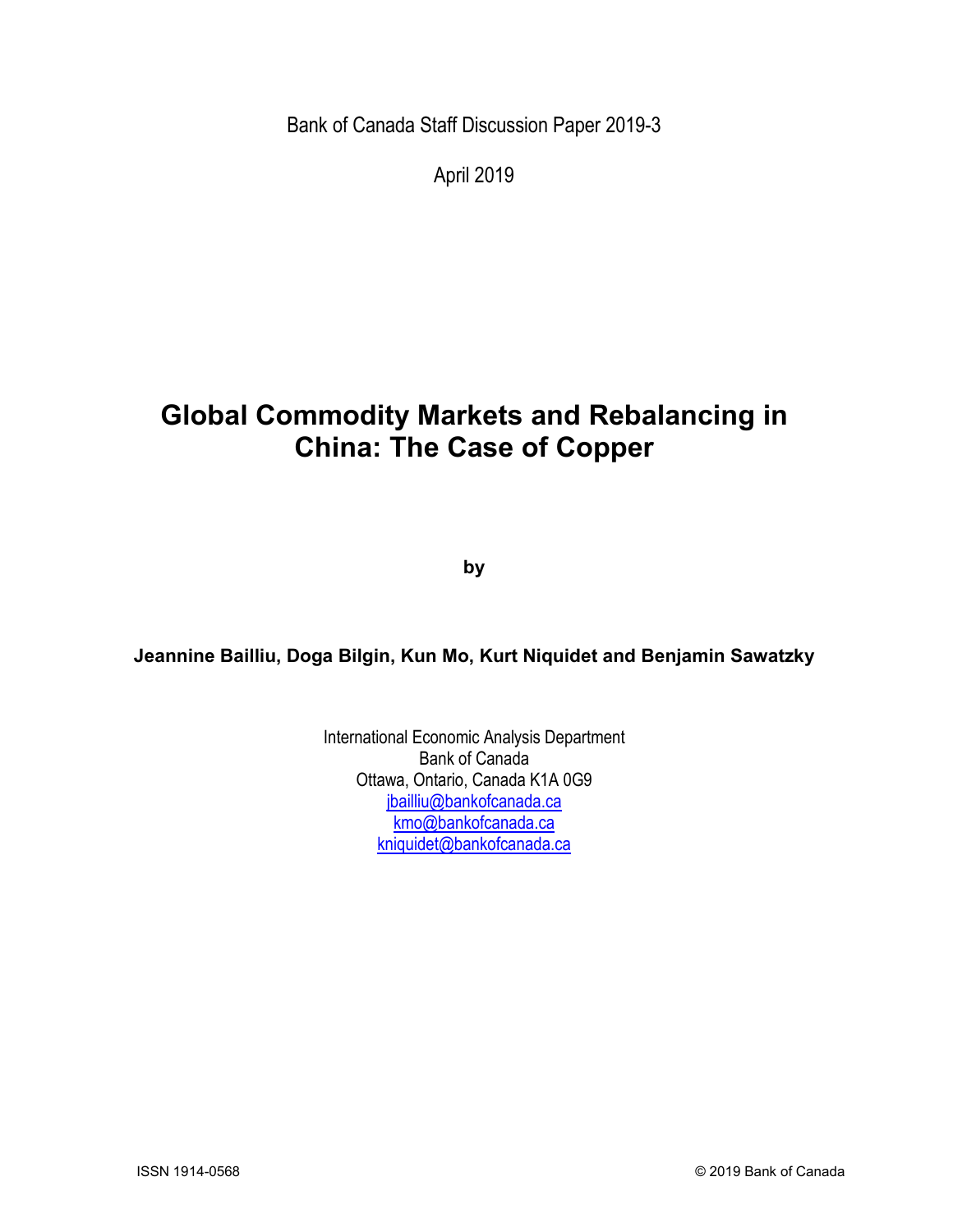# **Acknowledgements**

The authors would like to thank Rose Cunningham, Christopher Hajzler, Mark Kruger and Konrad Zmitrowicz for helpful comments, as well as participants at seminars at the Bank of Canada. The views expressed in this paper are solely those of the authors.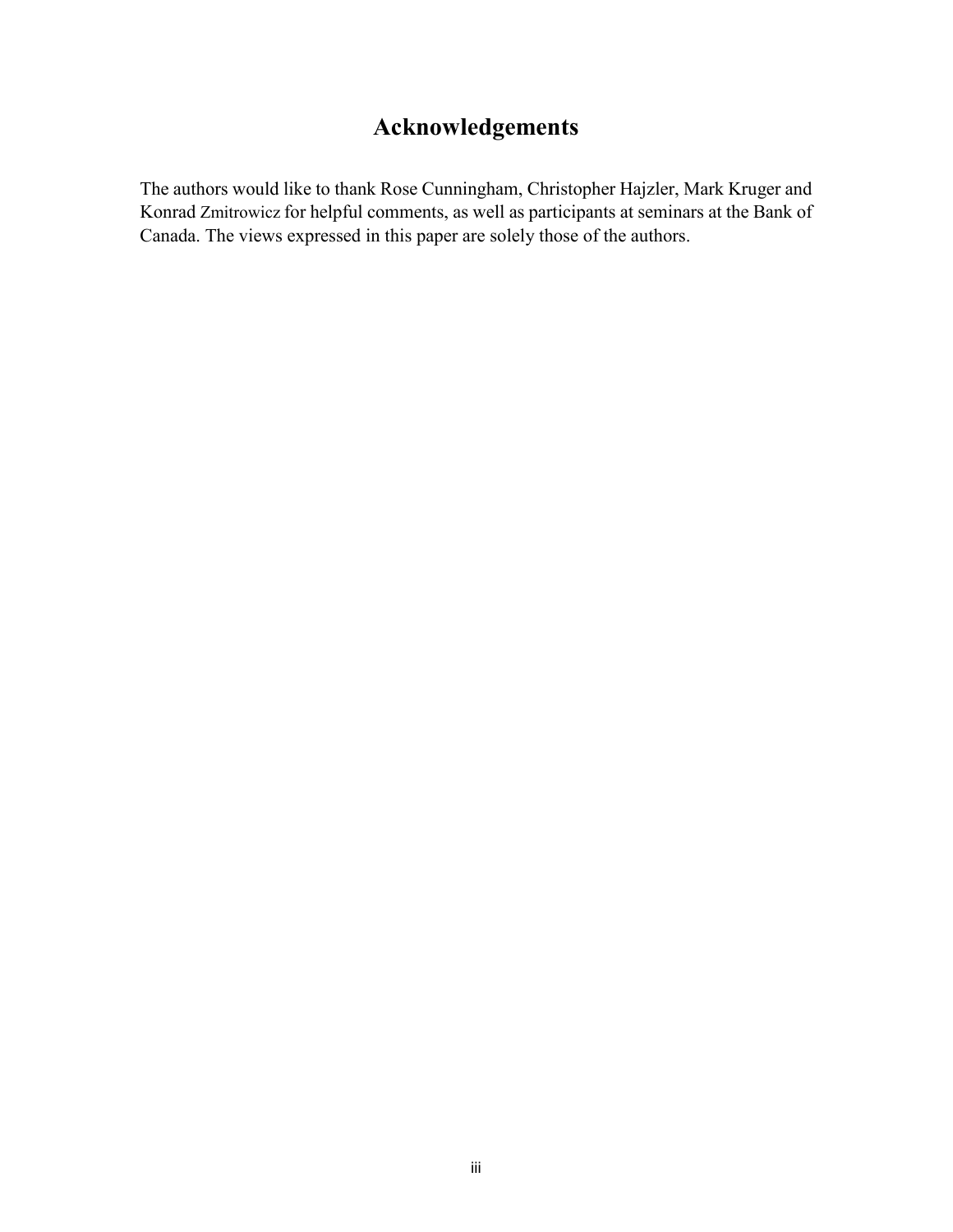### **Abstract**

Given that China accounts for about half of global copper consumption, it is reasonable to expect that any significant change in Chinese copper consumption will have an impact on the global market. This paper examines the likely impact of the rebalancing of the Chinese economy on its copper consumption over the next decade, focusing on the relationship between the copper intensity of GDP and the share of investment in GDP. We use a panel smooth transition regression model to account for potential non-linearities in this relationship at different levels of urbanization and income. Our findings suggest that there is indeed a significant relationship between a country's copper intensity of GDP and its investment share. Our baseline rebalancing scenario for China implies that copper intensity in China has already peaked and is expected to decline steadily through the next decade. This anticipated reduction in Chinese copper intensity is the result of the dampening impact of rebalancing and higher per capita income on copper intensity, which more than offsets the upward pressure stemming from the ongoing process of urbanization. An exploration of alternative rebalancing scenarios suggests that China's rebalancing path could have a significant impact on global copper consumption.

*Bank topics: International topics; Econometric and statistical methods JEL codes: O13, O14, Q02*

### **Résumé**

Étant donné que la Chine compte pour environ la moitié de la consommation mondiale de cuivre, il est raisonnable de penser qu'une variation importante de la consommation chinoise aura un impact sur le marché mondial de ce métal. Nous examinons les répercussions probables du rééquilibrage de l'économie chinoise sur la consommation intérieure de cuivre dans les dix prochaines années et nous intéressons à cette fin au lien entre l'intensité-cuivre du PIB et la part de l'investissement dans le PIB. Pour tenir compte d'éventuelles non-linéarités dans cette relation pour différents degrés d'urbanisation et niveaux de revenu, nous recourons à un modèle de panel à seuil à transition lisse. Nos résultats tendent à montrer qu'il existe bel et bien une relation significative entre l'intensitécuivre et la composante investissement du PIB d'un pays. Il ressort de notre scénario de rééquilibrage de référence pour la Chine que l'intensité-cuivre y a déjà culminé et devrait être en diminution constante dans les dix années à venir. Cette baisse prévue en Chine est attribuable à l'incidence modératrice du rééquilibrage et à la hausse du revenu par habitant, qui fait plus que compenser la pression haussière exercée par le processus d'urbanisation en cours. Il se dégage des autres scénarios envisagés pour la Chine que la trajectoire de rééquilibrage pourrait avoir un effet marqué sur la consommation mondiale de cuivre.

*Sujets : Questions internationales; Méthodes économétriques et statistiques*

*Codes JEL : O13, O14, Q02*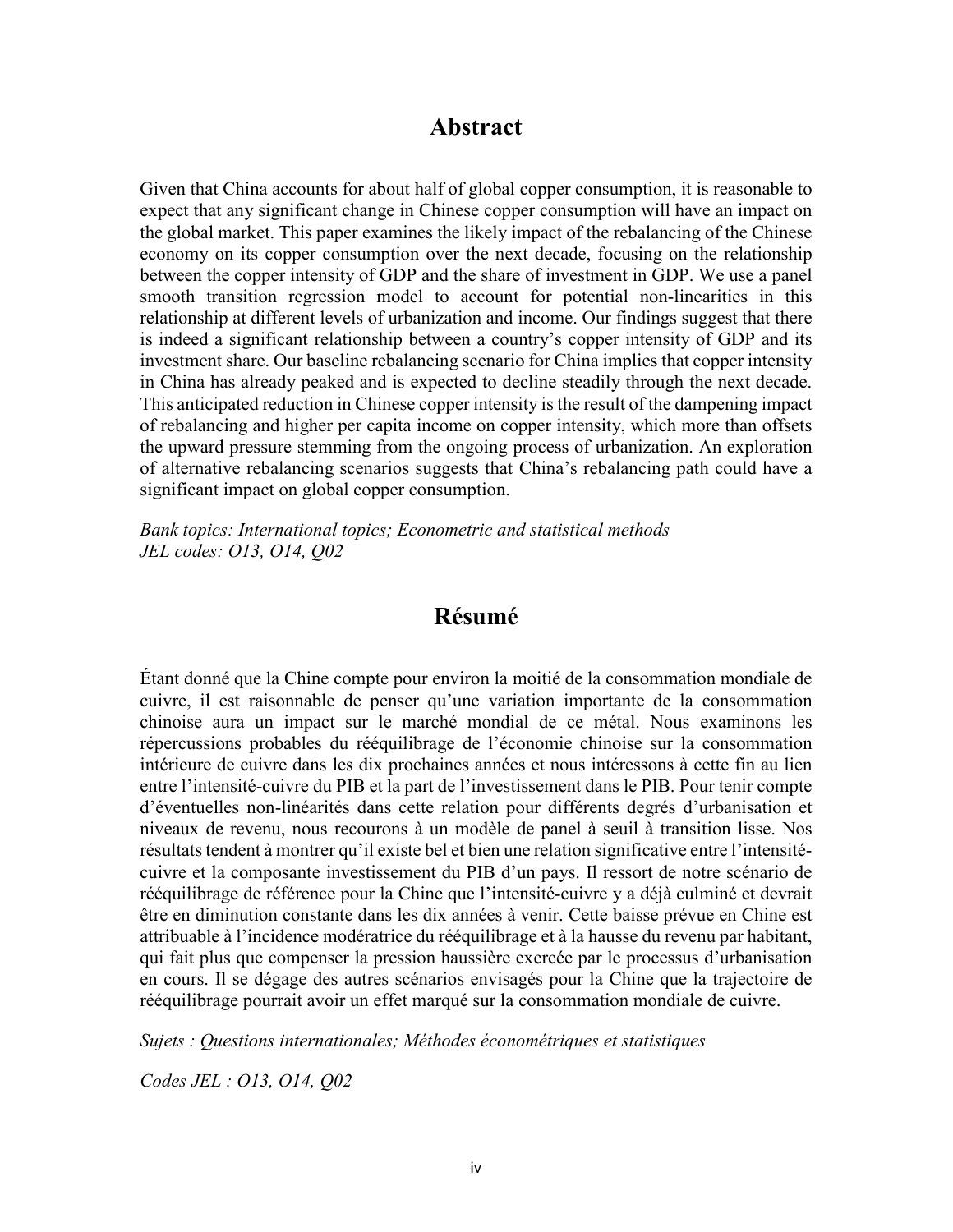### 1 Introduction

China is currently the most important player in the global base metals market, accounting for roughly 50 per cent of base metal consumption in 2014, growing from about 20 per cent in 2001 (Figure 1). China's GDP is very metal intensive, reflecting the fact that its output is weighted toward metal-intensive sectors, such as housing and infrastructure. However, Chinese consumption for some commodities may wane as China's economy transitions to a more balanced and slower growth path characterized by a rotation away from investment and heavy industry and toward private consumption and services. The term "rebalancing" is often used to describe this transition that is underway in the Chinese economy—one of its main features is a reduction in the investment share of GDP from its currently high level.

In this paper, we examine how the rebalancing of China's economy will likely affect its copper consumption over the next decade. We focus on China given that it accounts for roughly half of global copper consumption. Thus, it is reasonable to expect that any significant change in Chinese copper consumption will have an impact on the global market. An existing literature based on what is known as the Environmental Kuznets Curve (EKC) suggests that the relationship between metal intensity and output can break down at higher levels of income, due to some combination of changing consumer preferences and economic structure. To capture these changes and quantify the impact of Chinese rebalancing, we focus on the relationship between a country's investment share of GDP and its ratio of copper consumption to GDP (henceforth, copper intensity), as investment tends to be a major source of copper demand. However, there are reasons to believe that this relationship may not be stable over time due to the changing composition of investment.

To address potential non-linearities between copper intensity and the investment share of GDP, we apply a panel smooth transition regression (PSTR) model on a panel of countries using data over the period from 1950 to 2015. We use the urbanization rate and level of real GDP per capita as transition variables to determine regimes in the PSTR. These transition variables are intended to account for the changing composition of investment. Based on these results, we then analyze the impact of different rebalancing outcomes on Chinese copper consumption. We construct our baseline scenario drawing on the early experience of the Japanese economy, which underwent a similar period of rebalancing characterized by a decline in its high investment-to-GDP ratio.

Our paper distinguishes itself from existing empirical work on the impact of the Chinese economy on commodity markets in that we emphasize the link between the rebalancing of the Chinese economy and copper consumption. Studies such as Roberts et al. (2016), Roache (2012), McKay et al. (2010) and Ghoshray & Pundit (2016) examine the impact of a slowdown in Chinese economic activity on world commodity markets but do not examine the implications from a rebalancing of the Chinese economy. In addition to developing a baseline rebalancing scenario, we also consider alternative scenarios under which rebalancing is either faster or slower relative to the baseline.

Our paper also distinguishes itself from existing empirical work examining potential nonlinearities in the relationship between commodity consumption and output by more deeply assessing the non-linearities in the relationship. While other papers have used the level of GDP per capita as a proxy for factors, including the changing structure of an economy, our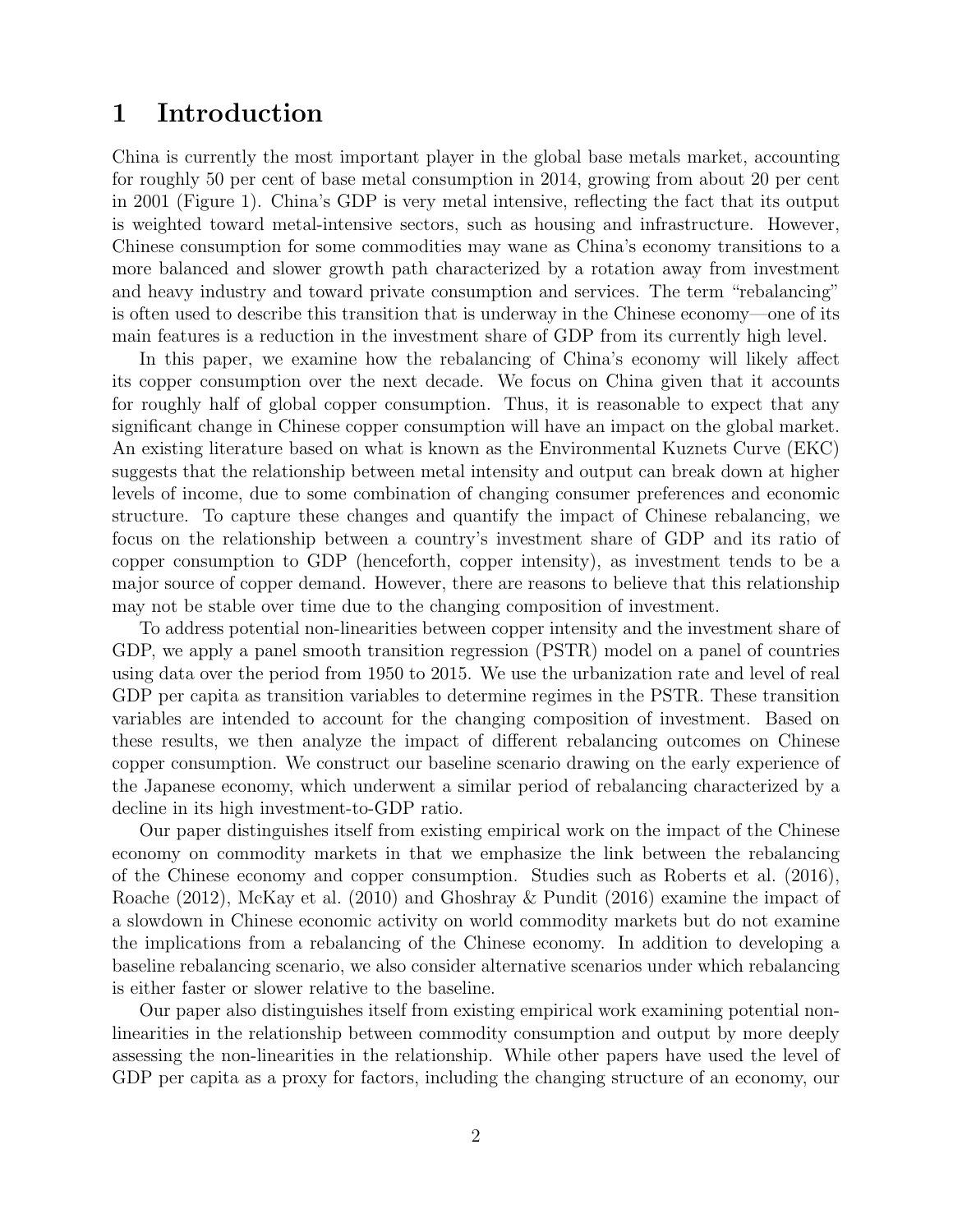use of the investment share of GDP as an explanatory variable more directly accounts for the effect of economic composition on copper consumption. Our use of real GDP per capita and the urbanization rate as transition variables can then account for further non-linearities that are not captured by the aggregate investment ratio.

Finally, we also contribute to the literature through a more rigorous econometric analysis of the relationship between a country's copper intensity and its key determinants. Many earlier papers (e.g., Döhrn & Krätschell (2013); Roberts et al. (2016); Warell & Olsson (2009)) use the levels of commodity consumption and GDP per capita as dependent and independent variables in either quadratic panels or PSTR specifications. In either situation, both variables are non-stationary, which raises concerns that the results may be spurious. Our use of stationary variables like copper intensity and the investment share in the PSTR framework allows us to provide a more robust assessment.

The rest of the paper is structured as follows. Section 2 provides an overview of the drivers of global copper consumption. In Section 3, we discuss our methodology for estimating the relationship between copper intensity and its determinants. In Section 4, we present our estimation results. Section 5 reviews the different rebalancing outcomes that we consider and the implications of each for Chinese copper consumption over the next decade. We extend this analysis in Section 6 by exploring potential structural changes in the world copper market that may offset somewhat the moderation in Chinese copper consumption. We offer some concluding remarks in Section 7.

### 2 Drivers of copper consumption

Copper is one of the world's most traded and widely used commodities. In 2016, refined copper consumption was 23.5 million tonnes with approximately 50 per cent of consumption attributed to China. Copper is traded on several exchanges worldwide, with the London Metals Exchange historically being most important. However, as measured by open interest on copper futures contracts, the Shanghai Futures Exchange has seen more use in recent years, reflecting China's increasingly dominant role in the global market. Over the past 15 years, copper prices have fluctuated between a range of US\$1 to \$5 (in constant 2018 US dollars) per pound (Figure 2). It is generally known and accepted that economic growth in China was a key driver of increasing metal consumption, including copper, and responsible for a significant run-up in prices between 2004 and 2011 (Kruger et al. (2016)).

However, copper intensity is not expected to be stable through a country's economic development process. The typical pattern involves copper intensity rising at the early stage of economic development, when an agrarian economy industrializes and the manufacturing and construction sectors become the main drivers of often rapid economic growth. This situation characterizes China over the last couple of decades. However, as the economy continues to develop, the relative importance of investment and manufacturing shrinks at the expense of consumption and services, and thus copper intensity typically falls.

Previous studies have generally modelled a non-linear relationship between metal consumption and the level of real GDP per capita, focusing on the income level at which metal consumption reaches the inflection point (e.g., Warell & Olsson (2009); McKay et al. (2010);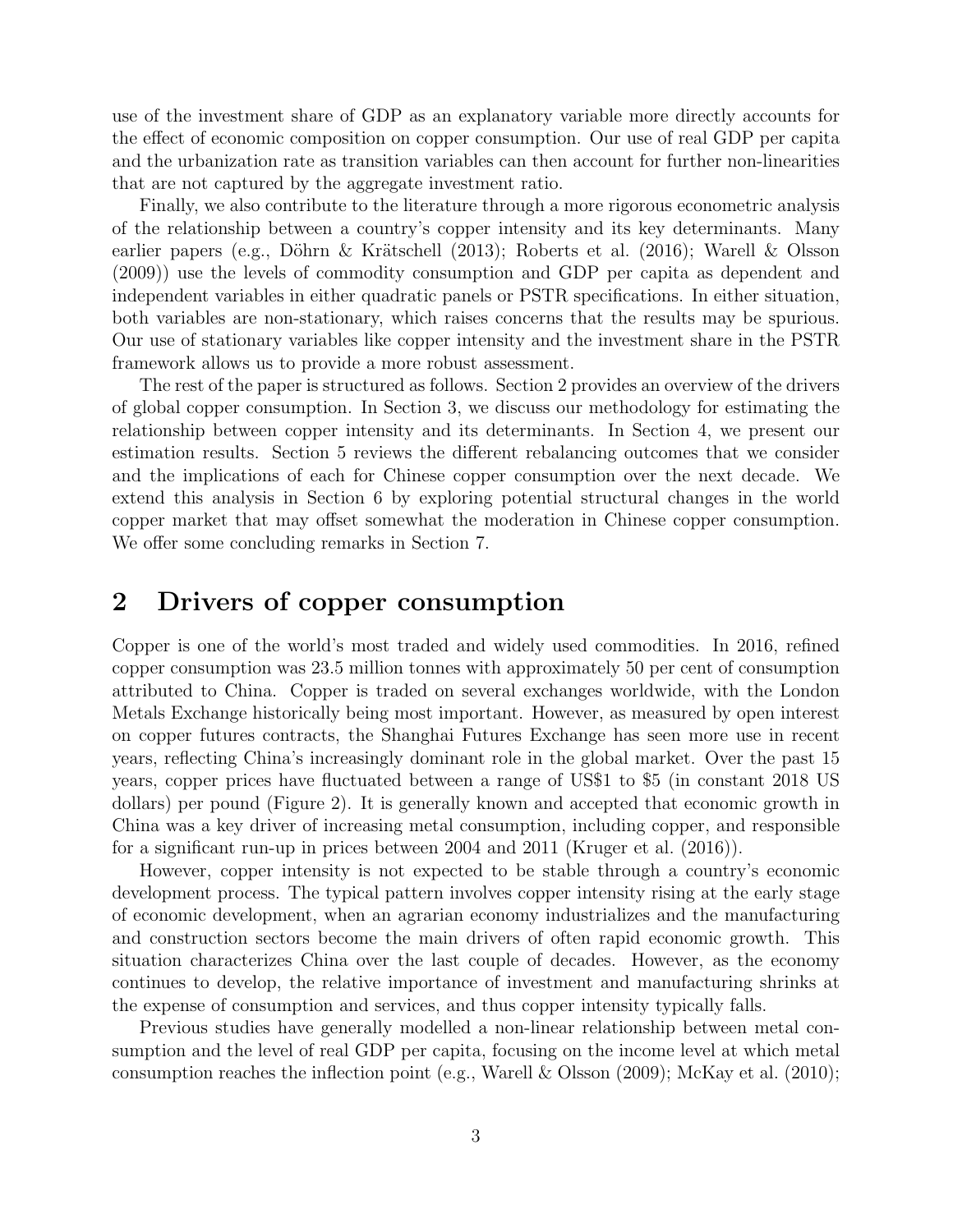Döhrn & Krätschell  $(2013)$ ). This is justified in part by the idea that the structure of the economy changes at higher income levels and consumer preferences shift as households become wealthier. In addition to potential spurious results from using the non-stationary level of GDP as a regressor, this approach is also inefficient, because the true driver of the non-linearity is left unspecified. We instead approach the empirical analysis by examining the relationship between copper intensity and the underlying economic structure directly. Specifically, from the perspective of the expenditure approach to GDP accounting, we expect to observe a positive relationship between copper intensity and the share of GDP devoted to gross capital formation, as investment in infrastructure, housing and capital goods are copper-intensive GDP expenditure components.

Even after accounting for changes in the high-level economic structure, there may still be further important non-linearities in the data arising from the changing nature of investment. As an economy matures, the importance of research and development in investment can be expected to increase at the expense of investment in durable and capital goods. These secondary transformations within the sectors can be expected to cause non-linearity in the relationships between copper intensity and the share of investment in GDP.

Another potential source of non-linearity arises from the fact that the composition of investment could be different for different levels of urbanization. In general, urban centres require greater investment in transportation and housing infrastructure compared with rural areas. For example, several studies have linked urbanization to increased electricity consumption (Jones (1991); Zhao & Zhang (2018)). These types of infrastructure investment typically require large amount of base metals, including copper (Kruger et al. (2016)). Hence, for a given investment share of GDP, we hypothesize that copper intensity would be different depending on the urbanization rate.

### 3 Methodology

#### 3.1 The PSTR model

To assess the impact of Chinese rebalancing on copper consumption, we use a framework that accounts for potential non-linearities in the relationship between economic development and commodity consumption. The EKC literature suggests the presence of such a nonlinearity, with findings that the relationship between metal consumption and output breaks down at higher levels of income. Traditionally, the EKC literature as applied to commodity consumption has used polynomial models, which consist of estimating a quadratic equation that includes GDP per capita and GDP per capita squared using a standard fixed-effects model (e.g., Canas et al. (2003); Warell & Olsson (2009); McKay et al. (2010); Cole & McCoskey  $(2013)$ ; Döhrn & Krätschell  $(2013)$ ).

However, other studies have used PSTR models to capture non-linear relationships across regimes (Destais et al. (2007); Aslanidis & Xepapadeas (2008); Duarte et al. (2013); Roberts & Rush (2010)), which is an extension of the panel threshold regression model (Hansen  $(1999)$ ) that was first applied by González et al.  $(2005)$ . These models have the advantage of allowing for a smooth transition between regimes, and also of calculating the threshold within the model rather than giving it a priori. As such, we estimate the relationship between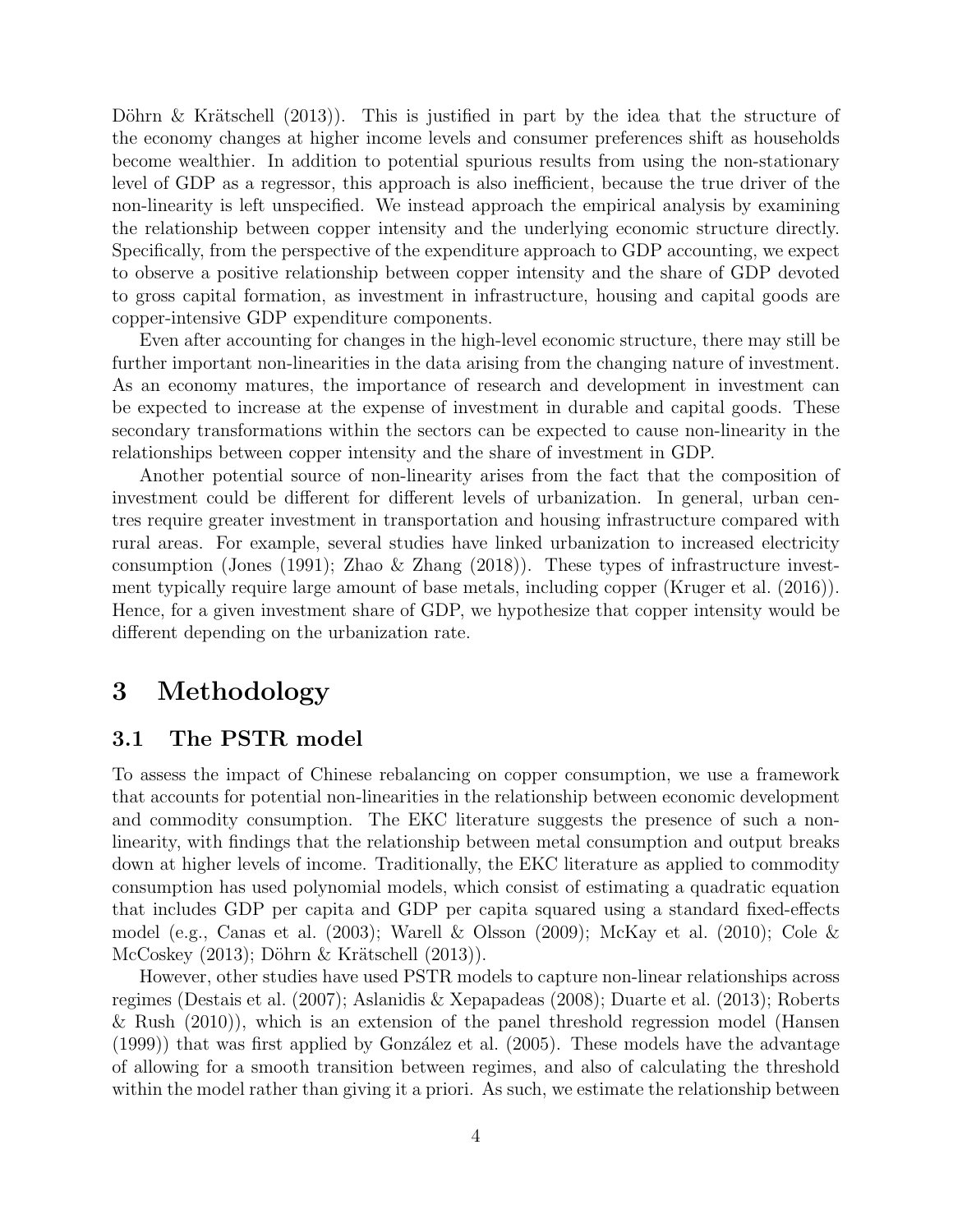copper consumption and its key determinants using a PSTR model on a panel of 25 countries, both advanced and emerging economies, over the period 1970–2015. Appendix B provides a list of sample countries.

The basic PSTR model with two regimes is defined as follows:

$$
y_{it} = \mu_i + \beta_0' x_{it} + \beta_1' x_{it} g(q_{it}; \gamma, c) + \beta_3' trend + v_{it}, \qquad (1)
$$

for  $i = 1, ..., N$ , and  $t = 1, ..., T$ , where N and T denote the cross-section and time dimensions of the panel, respectively;  $y_{it}$  is the dependent variable;  $\mu_i$  represents the country fixed effect;  $x_{it}$  is a k-dimensional vector of exogenous variables; and  $v_{it}$  are the errors. The transition function  $(g(q_{it}; \gamma, c))$  is a continuous function of the transition variable  $(q_{it})$  and is normalized to be bounded between 0 and 1. We follow González et al. (2005) and others by using the following logistic specification for the transition function:

$$
g(q_{it}; \gamma, c) = (1 + exp(-\gamma(q_{it} - c)))^{-1}, \qquad (2)
$$

where  $\gamma$  is a slope parameter that determines the smoothness of the transition from one regime to another. The parameter  $c = (c_1, ..., c_m)'$  is an m-dimensional vector of location parameters for the transition variable that determine the model's regimes. The restrictions  $\gamma > 0$  and  $0 < c_1 < \ldots < c_m$  are imposed as identifying restrictions.<sup>1</sup> The equation is estimated using non-linear least squares. The non-linear least squares algorithm is initialized using starting values for  $\gamma$  and c obtained from a grid search.<sup>2</sup>

It is also worth noting that the PSTR model can be seen as a more general specification of the quadratic polynomial model (which has also been used to study non-linearities in the EKC framework). As such, Aslanidis & Xepapadeas (2008) state that using regime-switching models like the PSTR is justified in part by the fact that these polynomial models are simply particular cases of the PSTR.

#### 3.2 Estimation and testing

Prior to estimating the PSTR, we first need to determine whether there is in fact a nonlinearity in the relationship between the variables. To do this, we test whether the regimeswitching effect is statistically significant. This can be done for equation 1 by testing either  $H_0$ :  $\gamma = 0$  or  $H_0$ :  $\beta_1 = 0$ . However, either of these tests will be non-standard for equation 1, since under either null hypothesis the PSTR model contains unidentified nuisance parameters (see González et al.  $(2005)$  for more details). The problem of hypothesis testing in the presence of such parameters is sometimes known as the Davies problem (Davies (1977, 1987)), and we follow the approach of González et al. (2005) and Luukkonen et al. (1988) by testing for linearity using the null hypothesis  $H_0$ :  $\gamma = 0$ . To address the identification problem,

<sup>&</sup>lt;sup>1</sup>In practice it is usually sufficient to consider  $m = 1$  or  $m = 2$ , as these values allow for commonly encountered types of variation in the parameters. For  $m = 1$  the model implies that the two extreme regimes are associated with low and high values of  $q_{it}$ , while for  $m = 2$  the transition function attains the value 1 both at low and high values of  $q_{it}$  (see González et al. (2005) for more details).

<sup>2</sup>We thank Christophe Hurlin for sharing the code used to estimate the PSTR model.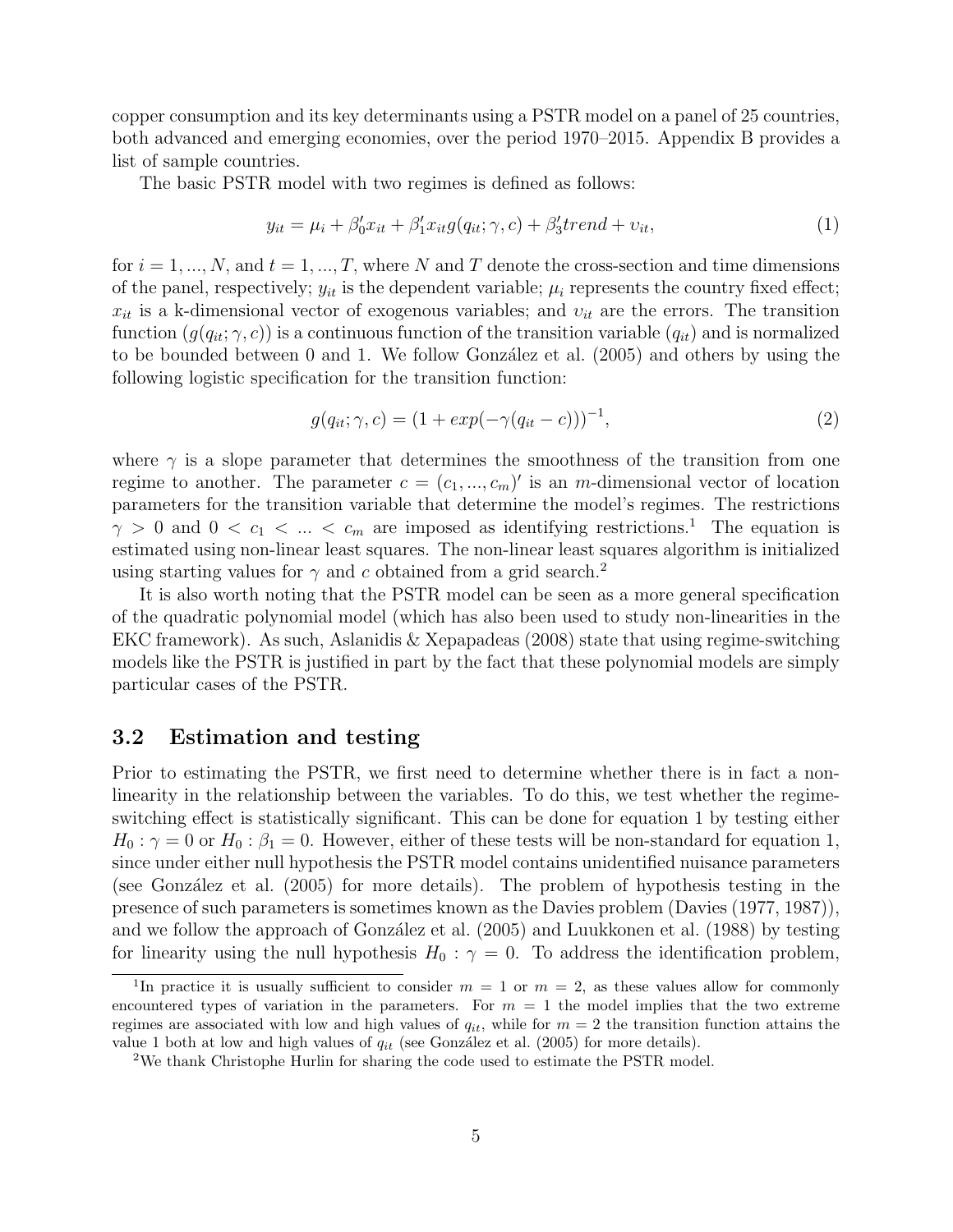we replace  $g(q_{it}; \gamma, c)$  in equation 1 with its first-order Taylor expansion around  $\gamma = 0$ . This leads to the auxiliary regression:

$$
y_{it} = \mu_i + \beta_0'^* x_{it} + \beta_1'^* x_{it} q_{it} + \dots + \beta_m'^* x_{it} q_{it}^m + v_{it}^*,
$$
\n(3)

where the parameter vectors  $\beta_1^*,...,\beta_m^*$  are multiples of  $\gamma$  and  $v_{it}^* = v_{it} + R_m \beta_1 x_{it}$  (and  $R_m$ ) is the remainder of the Taylor expansion). Therefore, testing  $H_0$ :  $\gamma = 0$  in equation 1 is equivalent to testing the null hypothesis  $H_0^* : \beta_1^* = ... = \beta_m^* = 0$  in equation 3. Denoting  $SSR_0$  as the panel sum of squared residuals under  $H_0$  (linear panel model with individual effects) and  $SSR_1$  the panel sum of squared residuals under  $H_1$  (PSTR model with multiple regimes), we can compute the following two test statistics (Colletaz  $\&$  Hurlin (2006)):

$$
LM = TN \frac{SSR_0 - SSR_1}{SSR_0} \tag{4}
$$

$$
LM_F = \frac{\frac{SSR_0 - SSR_1}{K_m}}{\frac{SSR_0}{TN - N - mK}}
$$
\n
$$
\tag{5}
$$

This test can also be used for determining the appropriate order m of the logistic function in equation 2. Granger & Terasvirta (1993) and Terasvirta (1994) propose a sequence of tests for choosing between  $m = 1$  and  $m = 2$  based on the auxiliary regression. Starting with  $m=3$ , test the null hypothesis  $H_0^*$ :  $\beta_3^* = \beta_2^* = \beta_1^* = 0$ . If it is rejected, test  $H_{03}^*$ :  $\beta_3^* = 0$ ,  $H_{02}^*: \beta_2^* = 0 | \beta_3^* = 0, \text{ and } H_{01}^*: \beta_1^* = 0 | \beta_3^* = \beta_2^* = 0. \text{ Select } m = 2 \text{ if the rejection of } H_{02}^*$ is the strongest one; otherwise select  $m = 1$ . For more details, see Terasvirta (1994) and González et al. (2005).

Once we have tested for non-linearity, we can then estimate the PSTR in equation 1 by applying the fixed-effects estimator and non-linear least squares (NLS). We first eliminate the individual effects,  $\mu_i$ , by removing individual-specific means and then apply NLS to the transformed data.

While removing individual means is standard in linear models, it requires more care in the context of a PSTR model. Equation 1 can be rewritten as follows:

$$
y_{it} = \mu_i + \beta' x_{it}(\gamma, c) + v_{it}, \qquad (6)
$$

where  $x_{it}(\gamma, c) = (x_{it}, x_{it}g(q_{it}; \gamma, c))$  and  $\beta = (\beta_0, \beta_1)$ . Subtracting individual means from equation 6 yields the following:

$$
\tilde{y}_{it} = \beta' \tilde{x}_{it}(\gamma, c) + \tilde{v}_{it},\tag{7}
$$

where  $\tilde{y}_{it} = y_{it} - \bar{y}_i$ ,  $\tilde{x}_{it}(\gamma, c) = (x_{it} - \bar{x}_i, x_{it}g(q_{it}; \gamma, c) - \bar{w}_i(\gamma, c))$ ,  $\tilde{u}_{it} = u_{it} - \bar{u}_i$ , and  $\bar{y}_i, \bar{x}_i, \bar{w}_i, \bar{u}_i$  are individual means, with  $\bar{w}_i(\gamma, c) \equiv T^{-1} \sum_{t=1} T x_{it} g(q_{it}; \gamma, c)$ . Consequently, the transformed vector  $\tilde{x}_{it}(\gamma, c)$  in equation 7 depends on  $\gamma$  and c through both the levels and individual means. As such,  $\tilde{x}_{it}(\gamma, c)$  needs to be recomputed at each iteration in the NLS optimization.

To estimate the parameters after subtracting individual means, we apply an NLS framework. First, we use a grid search to obtain an initial  $(\gamma,c)$ . Given these values, the  $\beta s$  are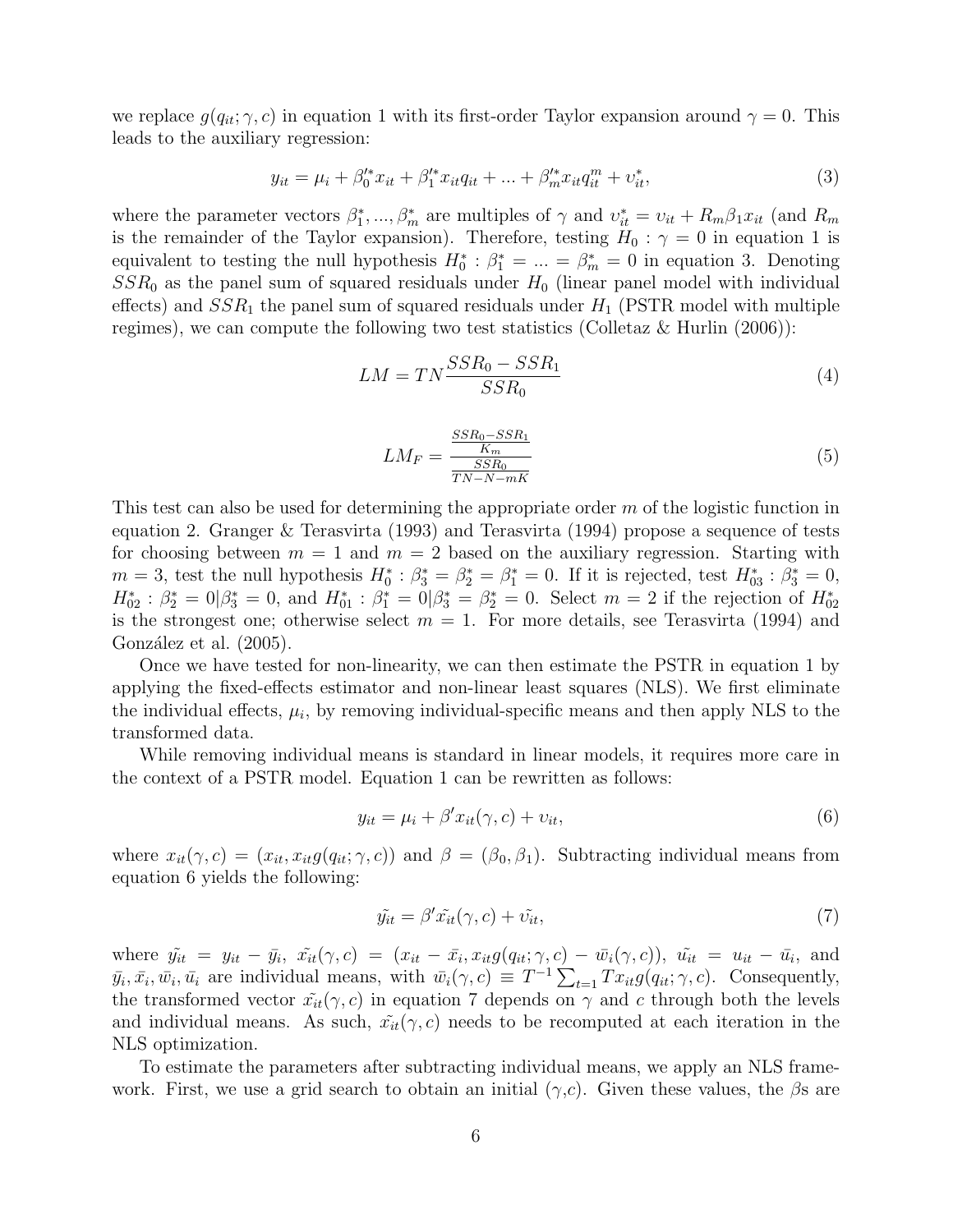estimated by ordinary least squares conditioned on the values of  $\gamma$  and c. In the second step, the parameters  $\gamma$  and c are re-estimated using NLS (see González et al. (2005) and Colletaz & Hurlin (2006) for more details).

After estimating the model, we also need to test the number of transition functions that should be included in the specification. Following González et al.  $(2005)$ , we do this in a similar manner to the test of linearity but consider an alternative model with an additional transition function. In its simplest form, we assess:

$$
y_{it} = \mu_i + \beta'_0 x_{it} + \beta'_1 x_{it} g_1(q_{it}^{(1)}; \gamma_1, c_1) + \beta'_2 x_{it} g_2(q_{it}^{(2)}; \gamma_2, c_2) + \nu_{it},
$$
\n(8)

where the transition variables  $q_{it}^{(1)}$  and  $q_{it}^{(2)}$  can but need not be the same. This allows us to test for additional non-linearity not only of our first transition variable but also for a different transition variable. The null hypothesis of no remaining heterogeneity in an estimated tworegime PSTR model is formulated as  $H_0$ :  $\gamma_2 = 0$  in equation 8. This test is once again complicated by unidentified nuisance parameters under the null hypothesis. As such, we again replace  $g_2(q_{it}^{(2)}; \gamma_2, c_2)$  by a Taylor expansion around  $\gamma_2 = 0$ . This leads to the auxiliary regression:

$$
y_{it} = \mu_i + \beta_0^{*'} x_{it} + \beta_1' x_{it} g_1(q_{it}^{(1)}; \hat{\gamma}_1, \hat{c}_1) + \beta_2^{*'} x_{it} q_{it}^{(2)} + \dots + \beta_{2m}^{*'} x_{it} q_{it}^{(2)m} + v_{it}^*,
$$
(9)

where  $\hat{\gamma}_1$  and  $\hat{c}_1$  are estimates under the null hypothesis. The hypothesis of no remaining heterogeneity can then be restated as  $H_0^*$ :  $\beta_{21} = ... = \beta_{2m}^* = 0$ . We can then compute the test statistics defined in equations 4 and 5 (see González et al.  $(2005)$  and Colletaz & Hurlin (2006) for more details). This process continues until we reject the addition of a further regime.

### 4 Estimation results

#### 4.1 Pre-estimation tests and final specification

The dependent variable of interest in the estimation is copper intensity, defined as kilograms of copper consumed per million units of GDP in constant 2011 US dollars. The relationship we seek to model is between copper intensity and the share of gross capital formation in GDP. To help estimate this relationship, we also employ two transition variables: the urbanization rate and the level of real GDP per capita. There are no statistical tests for choosing the optimal transition variables; our choices are guided by the assumption that these two variables are key measures of economic development. Our priors are that the elasticity of copper intensity to the investment share should increase as a country becomes more urbanized but should decrease as the economy becomes richer. The real price of copper and a time trend are included as control variables. Appendix B provides a list of variables and corresponding data sources. Summary statistics are shown in Table 1.

Both the dependent variable and the explanatory variables need to be stationary to avoid spurious regression results. Given the likely cross-sectional dependence of our data, we proceed with second-generation panel unit root tests, specifically using the modified cross-sectionally augmented Dickey-Fuller (CADF) and the cross-sectionally augmented Im,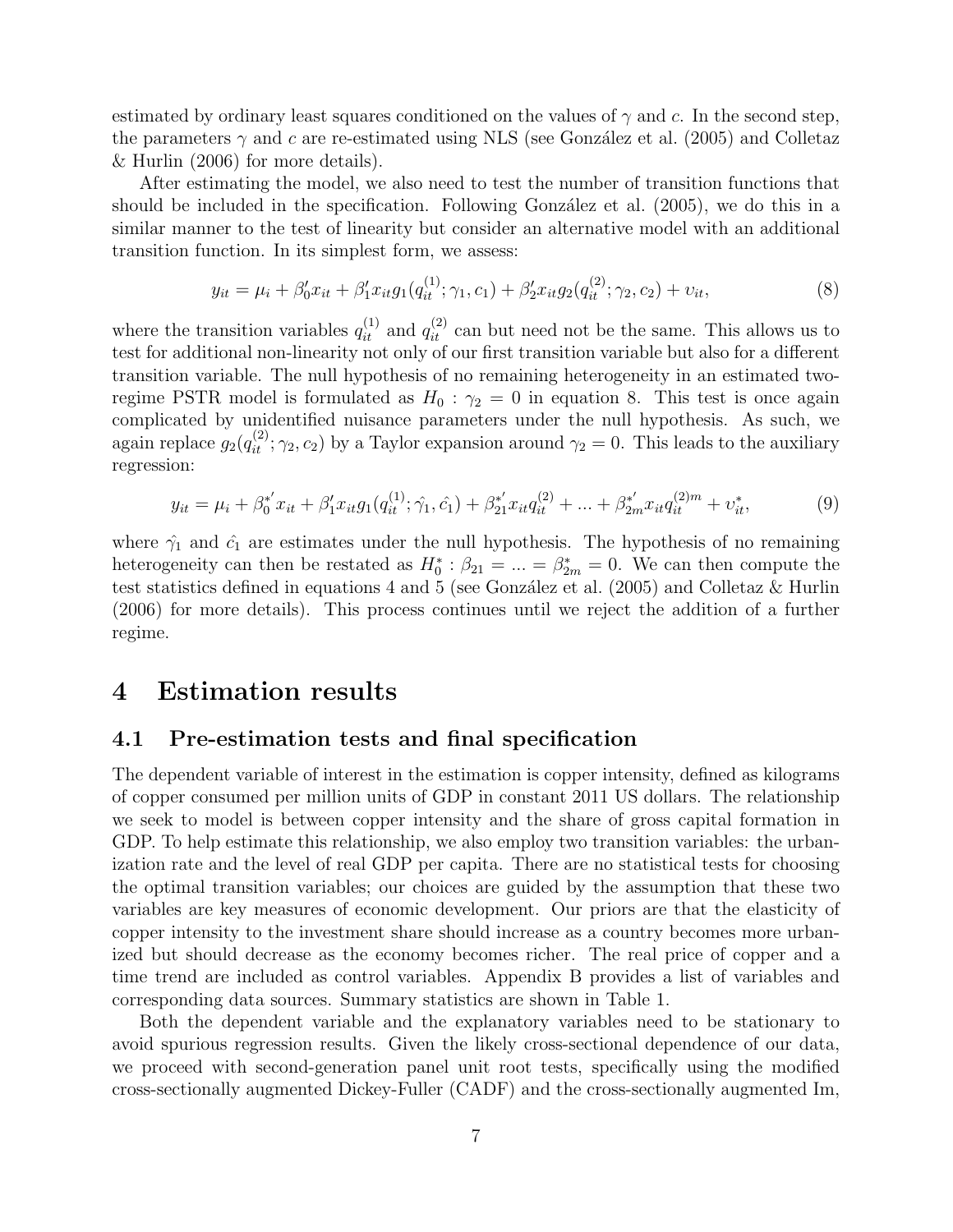Pesaran and Shin (CIPS) panel test statistics as proposed by Pesaran (2007). These test results reject the presence of a unit root at the 5 per cent confidence level for all relevant variables. In contrast, the transition variables do not need to be stationary in the PSTR specification.<sup>3</sup>

We also need to determine whether there is in fact non-linearity in the relationship between the variables. As discussed in Section 3, we do this by comparing the sum of squared residuals (SSR) from a linear specification against those from a specification where the regressor interacts with the transition variables via a first-order Taylor expansion around  $\gamma = 0$ . We compute the non-linearity test for specifications involving just a single transition variable (either the urbanization rate or real GDP per capita) and a specification with both transition variables entering simultaneously. Table 2 shows that the linearity hypothesis is rejected for the specification with the urbanization rate as a transition but not the one with the real GDP per capita. However, we also calculate a second set of test statistics to determine whether non-linearities in the data are better captured by including both transition variables simultaneously. Indeed, Table 2 shows that specifications with both transition variables generate significantly lower SSR compared with specifications with the single transition variable. Similarly, we test for the number of thresholds for each transition variable and find a single threshold to be optimal for both transition variables in our estimation. As a robustness check, we also explore model specifications where the urbanization rate and real GDP per capita are used as simple regressors rather than as transition variables. We find that while they remain statistically significant, the model fit is worse compared with specifications using them as transition variables. Taken together, these results confirm that a regime-switching approach is appropriate to model the data and that the threshold effects can be determined by a combination of the urbanization rate and real GDP per capita.

Given the pre-estimation tests, for this paper we use a PSTR specification with the investment share of GDP as an explanatory variable and the urbanization rate and real GDP per capita as transition variables. We also use the price of copper and a time trend as control variables. The time trend is included to capture the effects of technological progress, which would be expected to increase efficiency and weigh on copper demand over time.

#### 4.2 Parameter estimates

Figure 3 displays the estimated transition function, with each dot in the graph representing an observation in our dataset. For the model with the investment share of GDP, we observe a gradual transition across the urbanization rate. In contrast, the transition function based on real GDP per capita is less smooth, with the transition taking place at a per capita income level of between roughly US\$10,000 to US\$25,000.

Table 3 shows the estimated coefficients in the PSTR model. The estimated coefficients  $\beta_1$ ,  $\beta_2$  and  $\beta_3$  cannot be simply summed and interpreted as the generalized or average

<sup>3</sup>This is a relevant issue for our estimation since one of the transition variables—the level of real GDP per capita—is determined to be non-stationary. However, this variable is transformed via the transition function into a value bound between 0 and 1, which is then interacted with the dependent variable. The resulting series that enters the final OLS regression is determined to be stationary, and hence the non-stationarity of the original real GDP per capita series does not pose issues for the estimation.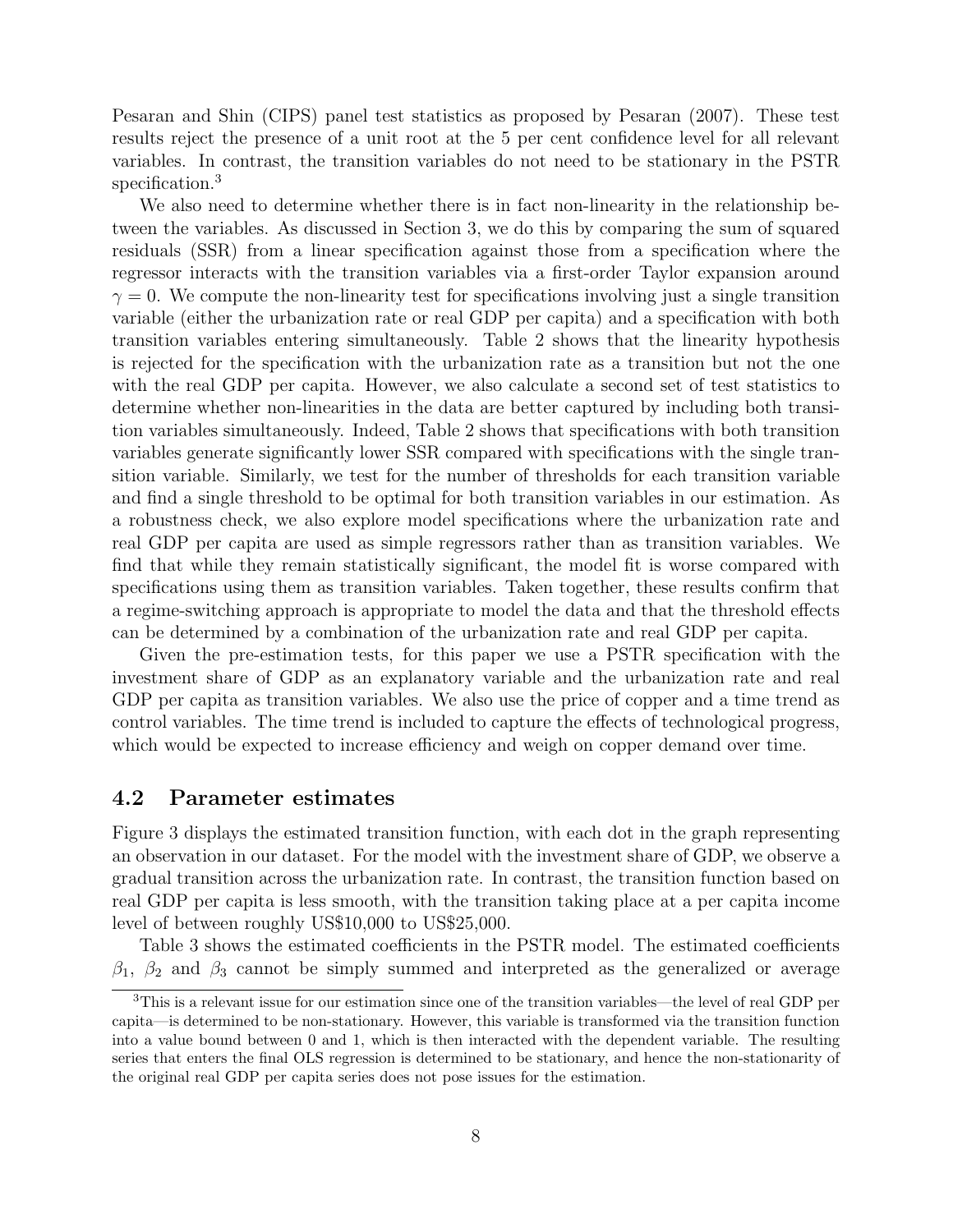elasticity of copper intensity to the investment share of GDP, since the transition function evolves over time and between countries. Instead, the signs of these estimated coefficients are of interest. The estimated coefficient  $\beta_2$  represents the regressor interacting with the transition function based on the urbanization rate. The positive sign on this coefficient implies that as a country becomes relatively more urbanized, the elasticity of copper intensity increases. The estimated coefficient  $\beta_3$  is negative, implying that as a country becomes richer, the elasticity of copper intensity to the investment share of GDP decreases. This result confirms our prior that developed countries are on average more likely to engage in higher value-added and therefore less copper-intensive activities, such as research and development.

A point estimate for the estimated elasticity of copper intensity to the investment share of GDP can be computed for each period. Figure 4 shows the estimated elasticity between 1970 and 2015 for the 25 countries in our sample based on their actual urbanization rate and real GDP per capita. There is a wide variation between countries at each point in time. Moreover, we also observe that elasticities can change significantly over time for emerging-market economies, since these economies are undergoing fundamental economic transformations. In contrast, elasticities for developed countries are more stable over time.

Coefficients for the control variables are in line with priors. We find a negative relationship between copper intensity and the real price for copper. This negative relationship captures potential substitution between copper and other metals where possible (i.e., aluminum and stainless steel, depending on the application) in response to relative price movements. The estimated coefficient for the time trend is also negative, which can be interpreted as technological advances that increase the efficiency of copper use over time.

The estimated fixed effects for China are about three times larger than for most other countries, suggesting other China-specific factors also boosted its copper intensity over the estimation period. We offer two plausible explanations for these unusually high fixed effects. First, infrastructure investment in China has been unusually high even after controlling for its urbanization process and rapid economic growth. The focus on building up the infrastructure stock by all levels of Chinese government over the past few decades is well documented (Sahoo et al. (2010)). As examples, China now has the longest high-speed rail network in the world, and it has also built up an electricity grid that provides access to almost all of its population. These efforts are very copper intensive in nature. Second, processing trade in China has been prevalent, including the assembly of computers, electronic devices and telecommunication equipment, which require copper parts. It is therefore possible that a portion of the copper consumption in China reflects use in goods that are eventually exported and not consumed in China.

# 5 Different rebalancing outcomes in China and their likely impact on the global copper market

Following a simple Cobb-Douglas production framework, China's previous economic growth model has been characterized by a heavy reliance on inputs. It benefited from an abundance of relatively cheap labour during the earlier stages of its rapid economic development. The buildup of the capital stock from a low starting level also contributed strongly to growth,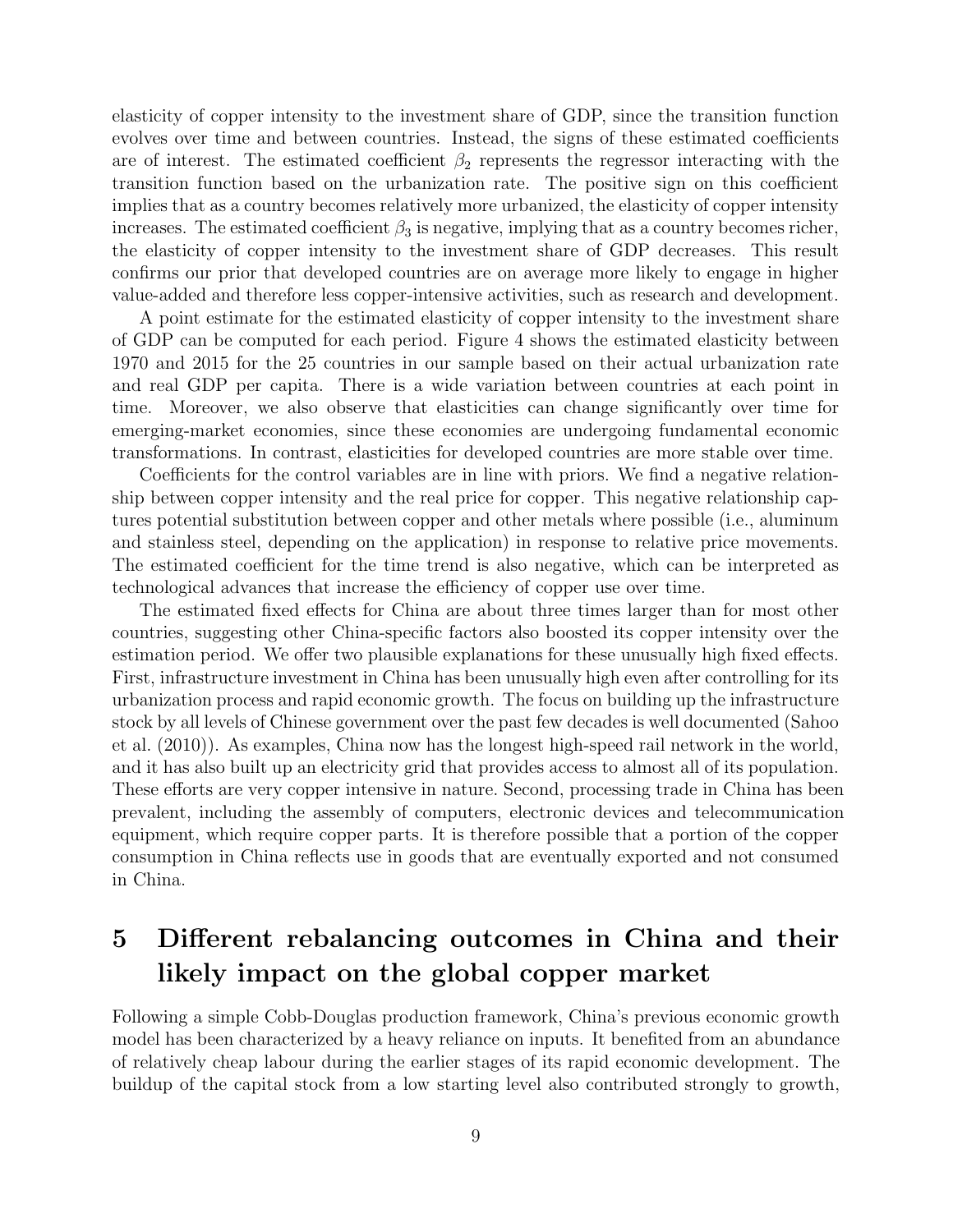especially over the past decade. However, a shrinking labour supply and rapid capital accumulation have raised financial stability and efficiency concerns. It now appears necessary for China to transition away from its traditional growth model. A sustainable growth model going forward involves a greater contribution from total factor productivity growth. Chinese authorities recognize this and have been pursuing policies that encourage such shifts to drive future growth.

An important outcome of this transition in the Chinese economy would be a rebalancing away from investment and toward consumption and services. The shift away from investment-led growth has important implications for Chinese copper intensity. In this section, we outline three possible rebalancing scenarios for the Chinese economy over the next 15 years and explore the path for Chinese copper intensity associated with each scenario.

### 5.1 Baseline scenario

We draw on Bailliu et al. (2017) and construct a bottom-up outlook for China's potential GDP growth through 2030 (Figure 5). This exercise helps to derive two key assumptions required by our PSTR model to compute Chinese copper intensity going forward.

• GDP per capita

In our baseline scenario we assume that China's GDP growth is roughly in line with the potential growth presented in Figure 5, slowing from 6.9 per cent in 2017 to 4.7 per cent by 2030. The growth profile embedded in our baseline assumption is comparable to current medium- and long-term growth forecasts from other forecasters (e.g., International Monetary Fund, World Bank and Organisation for Economic Co-operation and Development). With still robust growth through 2030, China's per capita GDP doubles from around US\$15,000 to US\$30,000 (constant 2011 US dollars) over this period.

• Investment/GDP ratio (pace of rebalancing)

The profile in Figure 5 embeds the view of substantial changes in the drivers of economic growth in China, which helps inform our assumption on the pace of rebalancing. Importantly, the contribution to growth from capital accumulation nearly shrinks in half from 4.9 percentage points in the current decade to just 2.7 percentage points over the next decade. The slowdown in capital accumulation implies that the investment share of GDP in China will fall from around 45 per cent currently to around 30 per cent by the end of our scenario horizon (Figure 6). This baseline assumption for China's experience as it rebalances its economy is comparable to that of Japan as its economy transitioned away from a very high investment rate in the 1970s (Figure 7).

• Other assumptions

To complete our scenario, we need to make assumptions regarding the paths of population growth and the urbanization rate in China through 2030. These were obtained from the United Nations Department of Economic and Social Affairs (2017) and United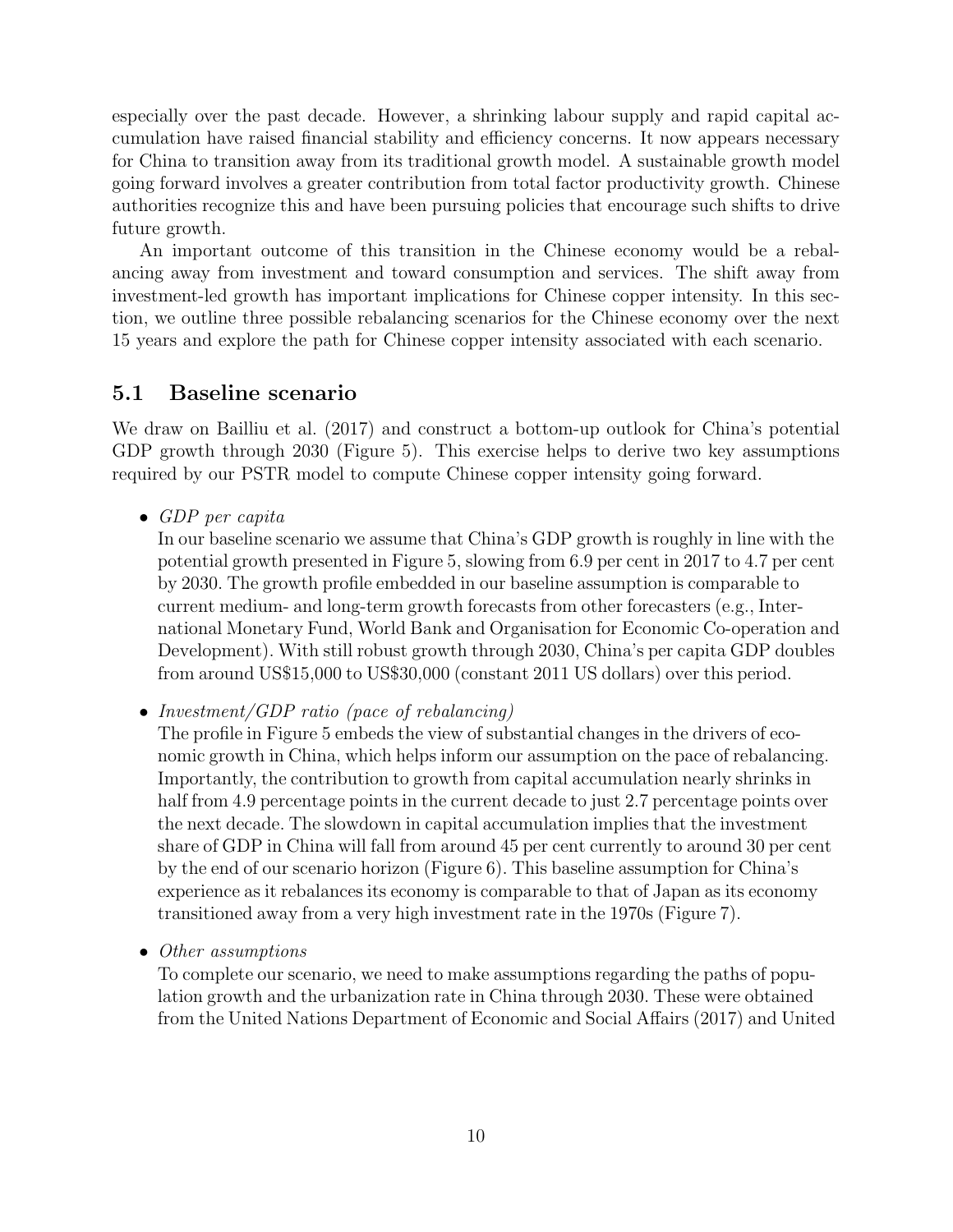Nations Department of Economic and Social Affairs (2018), respectively. Table 4 summarizes all key assumptions.<sup>4</sup>

Based on these assumptions, our baseline scenario suggests that Chinese copper intensity has already peaked and is expected to decline steadily through the next decade (Figure 8). Within the framework of our model, the elasticity of copper intensity to the investment share remains fairly constant at around 0.5 over the scenario period, since the urbanizationdriven pickup is offset by downward pressure stemming from the higher level of per capita income. In this context, the 15-percentage-point decline in the investment share results in a substantial drop in China's copper intensity. Intuitively, our model helps to identify the major forces that are expected to help shape China's copper intensity through the coming decades (Table 5):

• Rebalancing

We find that China's transition away from investment should reduce copper intensity by about 100 kilograms per US\$1 million of GDP through 2030. This reduction reflects the fact that other segments of economic activity such as consumption and services are less copper intensive than investment in fixed assets.

• Economic development

China's still robust GDP growth will likely reduce its copper intensity over the next decade. China is expected to move through the steepest part of the transition function for per capita GDP, and by 2030 the model would sort China into the relatively highincome regime. More precisely, per capita income in China in 2030 would be around 85 per cent of the current per capita income in Japan. As China becomes richer, its elasticity of copper intensity to the investment share of GDP is expected to fall.

• Urbanization

Based on official statistics, China's current urbanization rate is only around 58 per cent. This level is below most other countries even at comparable stages of economic development, with urbanization confined mainly to coastal areas. Going forward, the national urbanization rate should continue to rise as poorer inland areas become more urbanized, pushing up the copper intensity for a given investment share of GDP. In line with United Nations Department of Economic and Social Affairs (2018), the Chinese urbanization rate is assumed to rise to 70 per cent by 2030. Rising urbanization will provide an important offset to other forces pushing down copper intensity over the next decade.

• Efficiency gains

We assume that the time trend proceeds linearly over the scenario horizon, implying constant gains in efficiency that reduce the amount of copper needed for a given level of output.

<sup>&</sup>lt;sup>4</sup>For our control variables, we assume that our time trend proceeds linearly over the scenario horizon and that prices remain flat.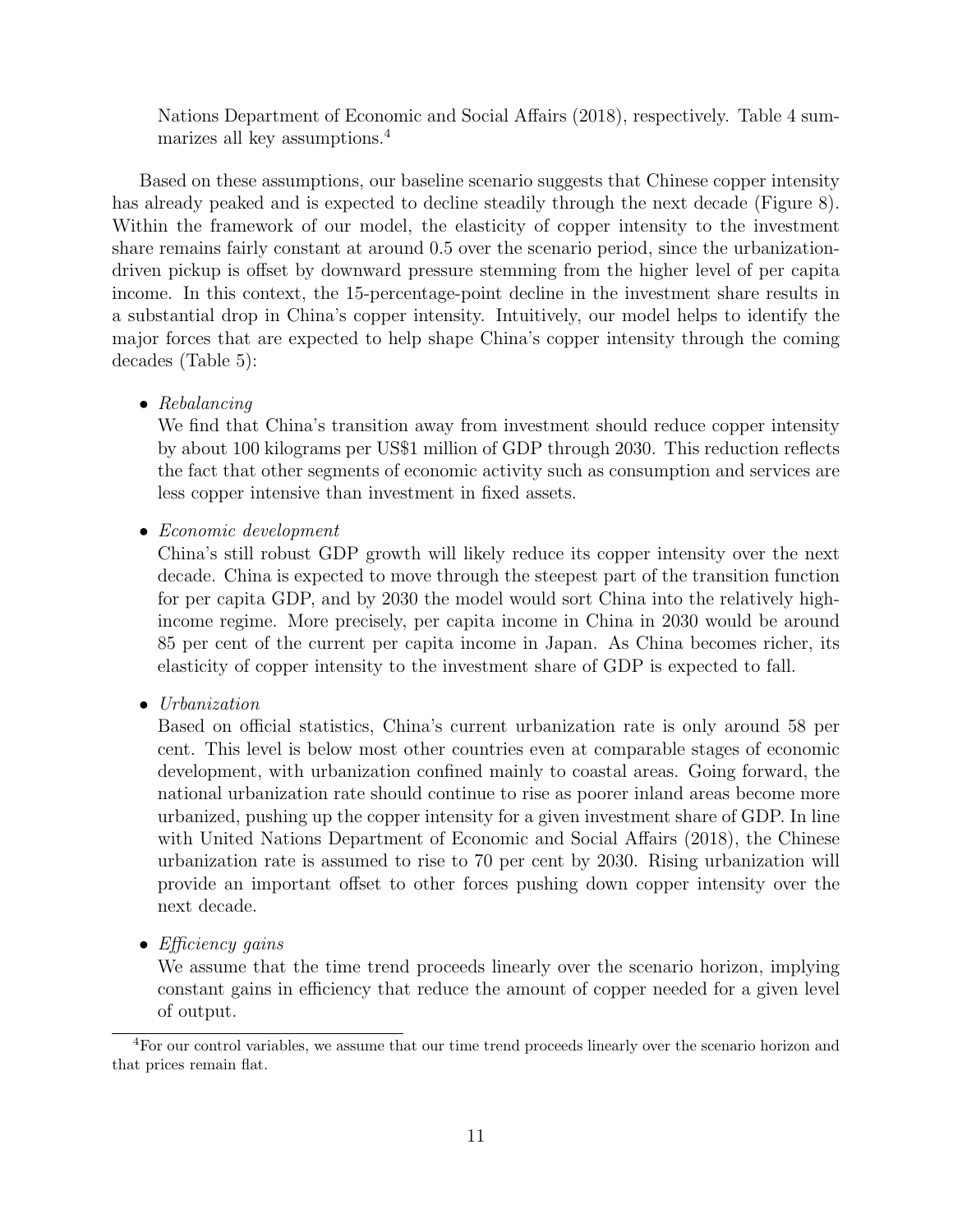Overall, our baseline scenario suggests that China's copper intensity has already peaked. We find that copper intensity is predicted to decline from 638 to 393 kilograms per US\$1 million of GDP in constant US dollars. However, since GDP growth remains robust, this path of copper intensity still implies a sizable increase in China's expected copper consumption volume through 2030. Specifically, our baseline scenario suggests copper demand will increase by about 4 million tonnes during the next decade (Figure 9). While the increase in our baseline scenario is lower compared with observed increases in the past, it nonetheless is large relative to current global consumption (roughly 20 million tonnes).

It is important to note that our baseline outlook is subject to some key caveats. In particular, our model does not capture the potential endogenous price response to changes in China's copper intensity—our baseline scenario includes the assumption that prices remain flat.<sup>5</sup> Presumably, the still large increases in Chinese consumption would put upward pressure on prices, which could in turn dampen the increase in copper intensity by spurring substitution to other metals (where possible) and by encouraging greater efficiency in copper use. In addition, as discussed in Section 4, the larger fixed effects for China could be interpreted as idiosyncratic features in China that result in the higher copper intensity. While these factors may be relevant over history, they may be less important in the future, which would weigh on China's copper intensity relative to our scenario results.

#### 5.2 Alternative rebalancing scenarios

As discussed in the previous section, China's rebalancing path will have a significant impact on its copper intensity. As such, it is worth exploring the potential effects of faster or slower rebalancing scenarios on China's copper intensity, holding all else equal as in the baseline scenario.

We consider first the case of a more rapid rebalancing scenario. In particular, we assume that China's investment share of GDP falls to 20 per cent by 2030, as compared with the 30 per cent share assumed in the baseline scenario. This investment share is broadly in line with the current structure of the US economy and implies a much more rapid transition than is generally expected for China. Under this scenario, China's copper intensity would be around 18 per cent lower by 2030 relative to our baseline scenario, with demand increasing by just 1.5 million tonnes over the next decade.

We then turn to a slower rebalancing scenario, assuming that China's investment share of GDP remains roughly unchanged around 40 per cent by 2030, remaining significantly higher than that in most other economies. In this case, copper intensity would be around 13 per cent higher by 2030 relative to our baseline scenario. Copper consumption in China would be expected to increase by 5.8 million tonnes over the next decade, which would represent the largest volume increase on record.

Given China's substantial share of current copper consumption, a 15 per cent shock to its copper intensity would have a significant impact on the global copper market (Figure 5). Our alternative scenarios thus suggest that China's rebalancing path will play an important role in shaping the evolution of Chinese—and hence world—copper consumption.

<sup>&</sup>lt;sup>5</sup>As discussed by Stuermer & Schwerhoff (2015), over the long-term copper (and other commodity) prices are trendless (flat) due to increasing extraction brought about by new extraction technologies.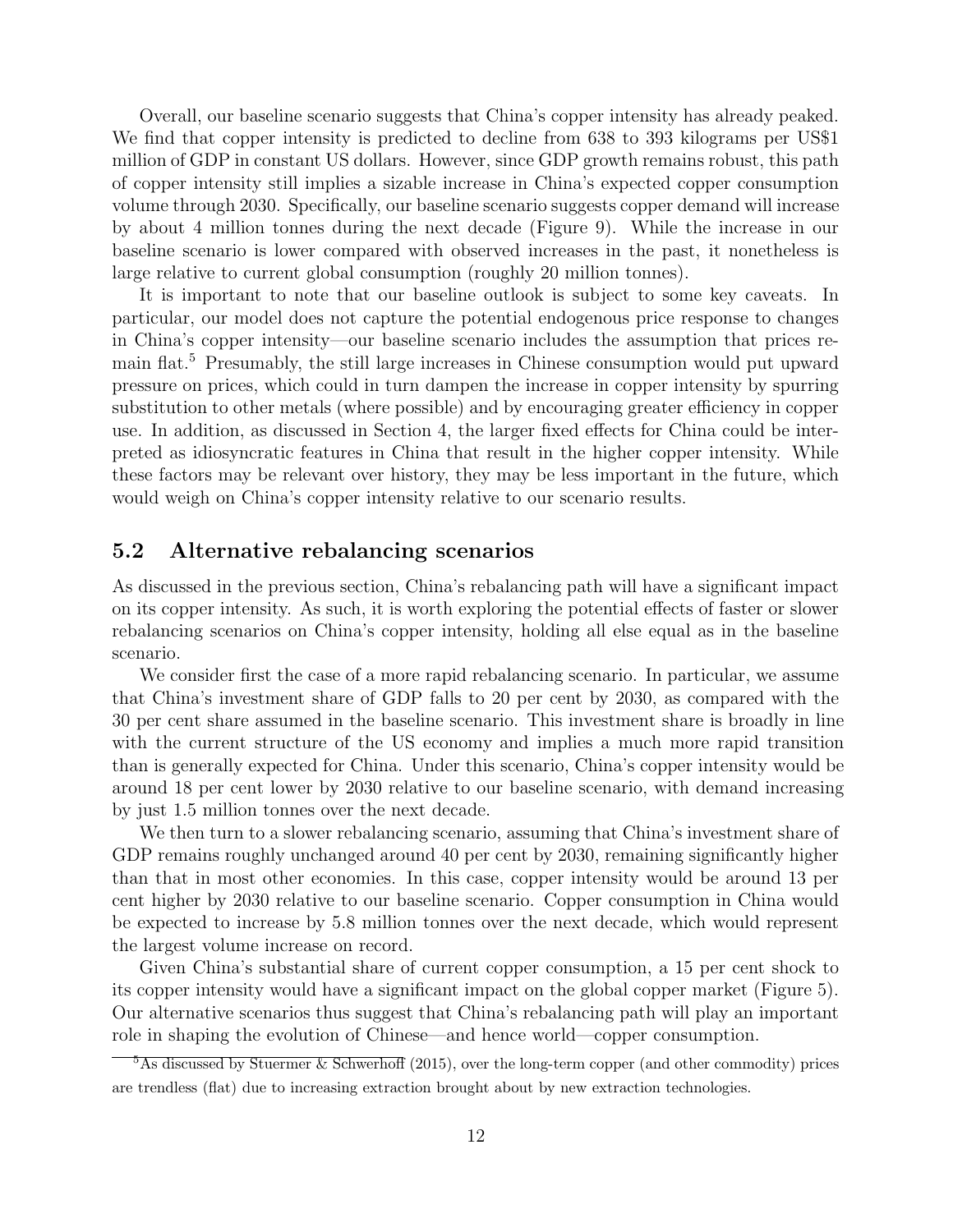# 6 Potential structural changes in the world copper market

While our modelling efforts have significantly improved upon existing approaches to capturing regime-switching behaviour, some important aspects may be missing, particularly given potential structural changes in the global copper market. First and foremost, the historical consumption patterns we have estimated across countries inherently reflect the state of technology over history. Going forward, there are reasons to believe copper consumption may shift with changing trends in industrial practices and consumer behaviour. For instance, with the expected rise in the use of electric vehicles (EVs), copper consumption may be revised upward relative to the past for a given state of development. A study commissioned by the International Copper Association (ICA) in 2017 suggests that hybrid EVs require almost twice the amount of copper as traditional vehicles based on internal combustion engines, whereas battery EVs will require almost four times as much. Initiatives to enhance the efficiency of industry and lower its environmental footprint are expected to provide additional boosts to copper consumption. For China, its "Made in China 2025" initiative is expected to lead to additional copper consumption. The plan encourages technologies that require greater copper intensity. These initiatives include the adoption of Industry 4.0, advanced railway networks, higher efficiency motors and renewable energy technologies (e.g., wind power).<sup>6</sup> Thus, while growth in Chinese copper consumption may be expected to slow due to the rebalancing efforts mentioned earlier, policies and technological trends could provide an offsetting influence.

Resource availability was also not explicitly captured in our model and could affect copper use going forward. Global reserves of copper are not scarce, with global copper resources estimated by the United States Geological Survey (2014) to exceed 5,000 million tonnes (which equals 127 years of production at current rates). Chile and Peru are the most significant producers and exporters of mined copper, with Chile alone accounting for 27 per cent of world mined production (Figure 10). Holding technology constant, extracting these resources could prove to be increasingly costly as less accessible, lower-grade resources need to be developed. However, if history is any guide, technology improves, which lowers extraction costs and keeps prices stable (Stuermer & Schwerhoff (2015)).

Increasing consumption combined with dwindling supply is bound to put upward pressure on copper prices, which in turn might lead to new technologies that serve to substitute away from greater copper use over the long-term. Endogenous technological innovation is not captured in our models, and understanding this process could be the subject of future research not just for copper but for other resources as well. Such processes are highly complex and likely difficult to model, since the specific factors that lead to greater technological innovation are not constant through time and are likely to be non-linear.

Regional spillover effects are also not well understood and could be captured better in future models. In addition to spillovers that occur simply due to the transmission of general consumption shocks across regions, technological spillovers may be important. For instance,

<sup>&</sup>lt;sup>6</sup>Industry 4.0 is the name given to the current trend of automation and data exchange in manufacturing technologies.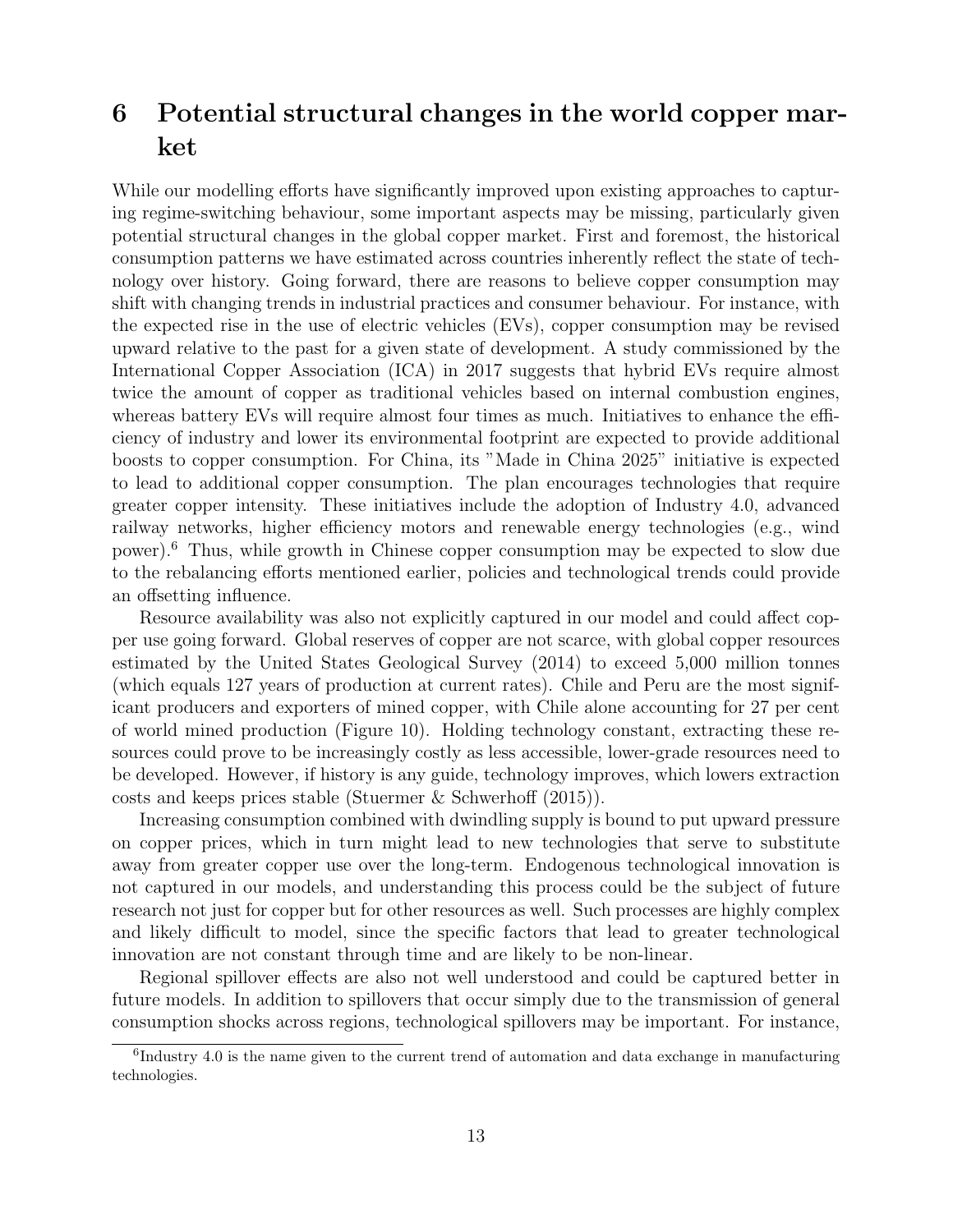innovations that lead to greater copper intensity in one country may be transmitted to other countries through trade or other linkages (e.g., geographic proximity, cultural connections, business networks). With greater global market integration, the speed of transmission is likely to have increased over time, although verifying this phenomenon through empirical study would be a worthy endeavour.

Finally, patterns of development are subject to change, which may influence copper consumption. Countries such as India have developed with a greater emphasis on the service sector vis- $\alpha$ -vis manufacturing relative to other countries in the past. While our panel setting allows for country-specific effects, relationships are being formed based on overall experiences from a broad pool of countries, and country-specific effects are soaking up a broad range of residual effects that are poorly understood.

### 7 Concluding remarks

This paper examines how the rebalancing of China's economy will likely affect its copper consumption over the next decade, focusing on the relationship between the copper intensity of GDP and the share of investment in GDP. To address potential non-linearities between copper intensity and the investment share of GDP, we apply a PSTR model on a panel of countries using data over the period 1950–2015, with the urbanization rate and level of real GDP per capita as transition variables to determine regimes in the PSTR. Estimation results suggest that there is indeed a significant relationship between a country's copper intensity of GDP and its investment share. Moreover, they confirm that a regime-switching approach is appropriate in this context and that the threshold effects can be determined by a combination of the urbanization rate and real GDP per capita.

Our baseline rebalancing scenario for China implies that copper intensity in China has already peaked and is expected to decline steadily through the next decade. This anticipated reduction in Chinese copper intensity results from the dampening impact of rebalancing and higher per capita income on copper intensity, which more than offsets the upward pressure stemming from the ongoing process of urbanization. An exploration of alternative rebalancing scenarios confirms that China's rebalancing path will play an important role in shaping the evolution of Chinese—and hence world—copper consumption.

## References

- Aslanidis, N., & Xepapadeas, A. (2008). Regime switching and the shape of the emissionincome relationship. Economic Modelling, 25(4), 731–739.
- Bailliu, J., Kruger, M., Toktamyssov, A., & Welbourn, W. (2017). How fast can China grow? The Middle Kingdom's prospects to 2030. Pacific Economic Review, (pp. 1–27). https://doi.org/10.1111/1468-0106.12240.
- Canas, A., Ferrao, P., & Conceicao, P. (2003). A new environmental Kuznets curve? Relationship between direct material input and income per capita: evidence from industrialised countries. Ecological Economics, 46(2), 217–229.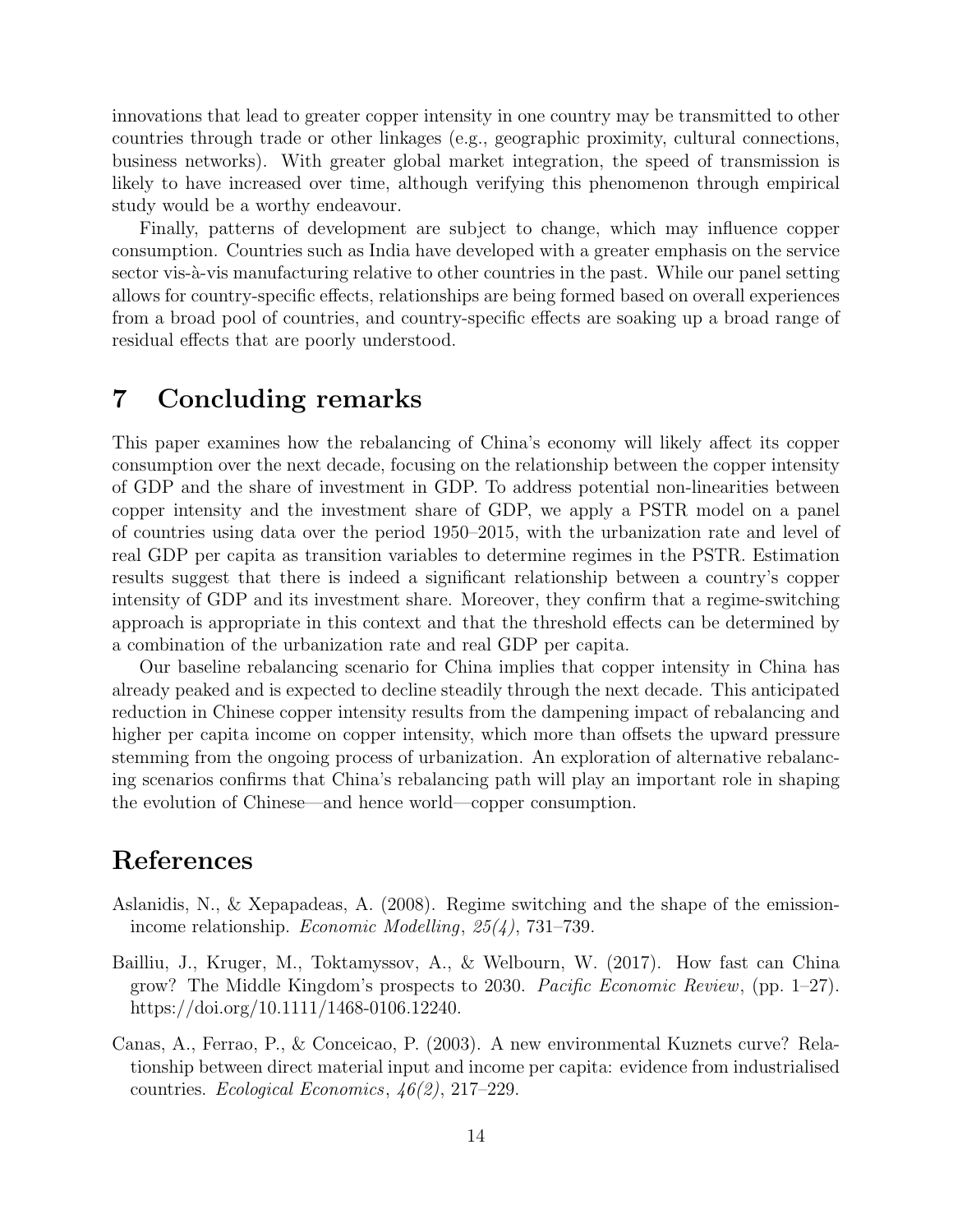- Cole, J., & McCoskey, S. (2013). Does global meat consumption follow an environmental Kuznets curve? Sustainability: Science, Practice and Policy, 9(2), 26–36.
- Colletaz, G., & Hurlin, C. (2006). Threshold effects of the public capital productivity: An international panel smooth transition approach. Document de recherche du LEO / LEO Working Paper No. 2006-01.
- Davies, R. (1977). Hypothesis testing when a nuisance parameter is present only in the alternative. *Biometrika*,  $64(2)$ , 247–254.
- Davies, R. (1987). Hypothesis testing when a nuisance parameter is present only in the alternative. *Biometrika*,  $74(1)$ , 33-43.
- Destais, G., Fouquau, J., & Hurlin, C. (2007). Economic development and energy intensity: A panel data analysis. In J. Keppler, R. Bourbonnais, & J. Girod (Eds.), The Econometrics of Energy Systems (pp. 98–120). London: Palgrave Macmillan.
- Döhrn, R., & Krätschell, K. (2013). Long term trends in steel consumption. RUHR Eonomic Papers No. 415.
- Duarte, R., Pinilla, V., & Serrano, A. (2013). Is there an environmental Kuznets curve for water use? A panel smooth transition regression approach. Economic Modelling, 31(March), 518–527.
- Ghoshray, A., & Pundit, M. (2016). The impact of a People's Republic of China's slowdown on commodity prices and detecting the asymmetric responses of economic activity in Asian countries to commodity price shocks. ADB Working Paper No. 493.
- González, A., Terasvirta, T., & van Dijk, D. (2005). Panel smooth transition regression models. Quantitative Finance Research Centre Paper No. 165, University of Technology Sydney.
- Granger, C., & Terasvirta, T. (1993). Modelling Nonlinear Economic Relationships. Oxford: Oxford University Press.
- Hansen, B. (1999). Threshold effects in non-dynamic panels: Estimation, testing and inference. Journal of Econometrics, 93(2), 345–368.
- Jones, D. (1991). How urbanization affects energy use in developing countries. *Energy* Policy, 19(2), 621–630.
- Kruger, M., Mo, K., & Sawatzky, B. (2016). The evolution of the Chinese housing market and its impact on base metal prices. Bank of Canada Staff Discussion Paper No. 2016-7.
- Luukkonen, R., Saikkonen, P., & Terasvirta, T. (1988). Testing linearity against smooth transition autoregressive models. Biometrika, 75(3), 491–499.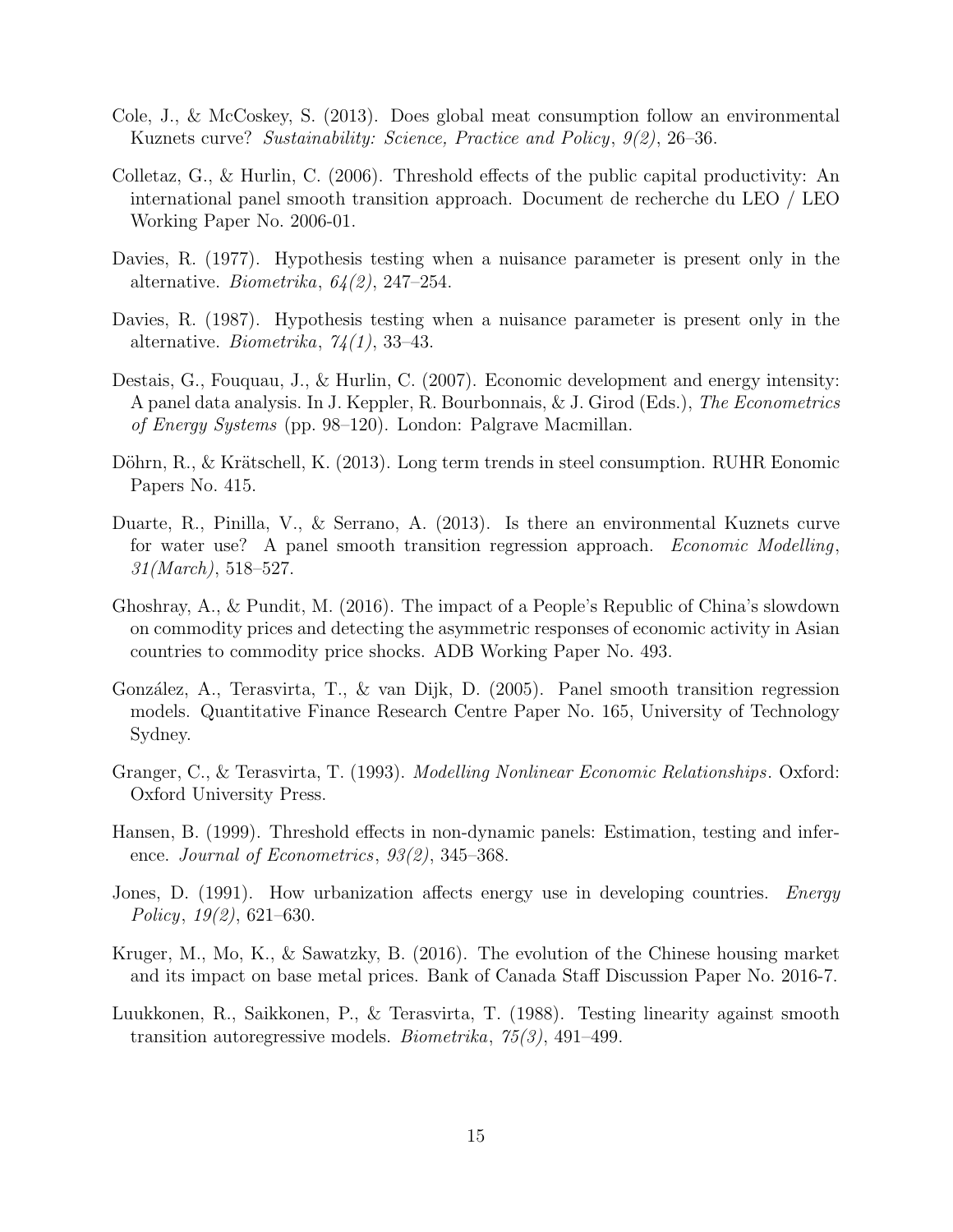- McKay, S., Sheng, Y., & Song, L. (2010). China's metal intensity in comparative perspective. In R. Garnaut, J. Golley, & L. Song (Eds.), *China: The Next Twenty Years of Reform and* Development (pp. 73–98). Canberra, Australia: Australian National University Press.
- Pesaran, M. (2007). A simple panel unit root test in the presence of cross-section dependence. Journal of Applied Econometrics, 22(2), 265–312.
- Roache, S. (2012). China's impact on world commodity markets. IMF Working Paper No. 12/115.
- Roberts, I., & Rush, A. (2010). Sources of Chinese demand for resources commodities. Reserve Bank of Australia Research Discussion Paper No. 2010-08.
- Roberts, I., Saunders, T., Spence, G., & Cassidy, N. (2016). China's evolving demand for commodities. URL: http://www.rba.gov.au/publications/confs/2016/ pdf/rba-conference-2016-roberts-saunders-spence-cassidy.pdf. Paper presented at RBA conference on Structural Change in China: Implications for Australia and the World, March 2016.
- Sahoo, P., Ranjan, D., & Geethanjali, N. (2010). Infrastructure development and economic growth in china. Institute of Developing Economies Discussion Papers No. 261.
- Stuermer, M., & Schwerhoff, G. (2015). Non-renewable resources, extraction technology, and endogenous growth. Mimeo.
- Terasvirta, T. (1994). Specification, estimation, and evaluation of smooth transition autoregressive models. Journal of the American Statistical Association, 89 , 208–218.
- United Nations Department of Economic and Social Affairs (2017). World Population Prospects: The 2017 Revision. United Nations.
- United Nations Department of Economic and Social Affairs (2018). 2018 Revision of World Urbanization Prospects. United Nations.
- United States Geological Survey (2014). Estimate of undiscovered copper resources of the world, 2013. Fact Sheet 2014-3004, January 2014.
- Warell, L., & Olsson, A. (2009). Trends and developments in the intensity of steel use: an econometric analysis. Mimeo.
- Zhao, P., & Zhang, M. (2018). The impact of urbanisation on energy consumption. Urban Climate, 24(June), 940–953.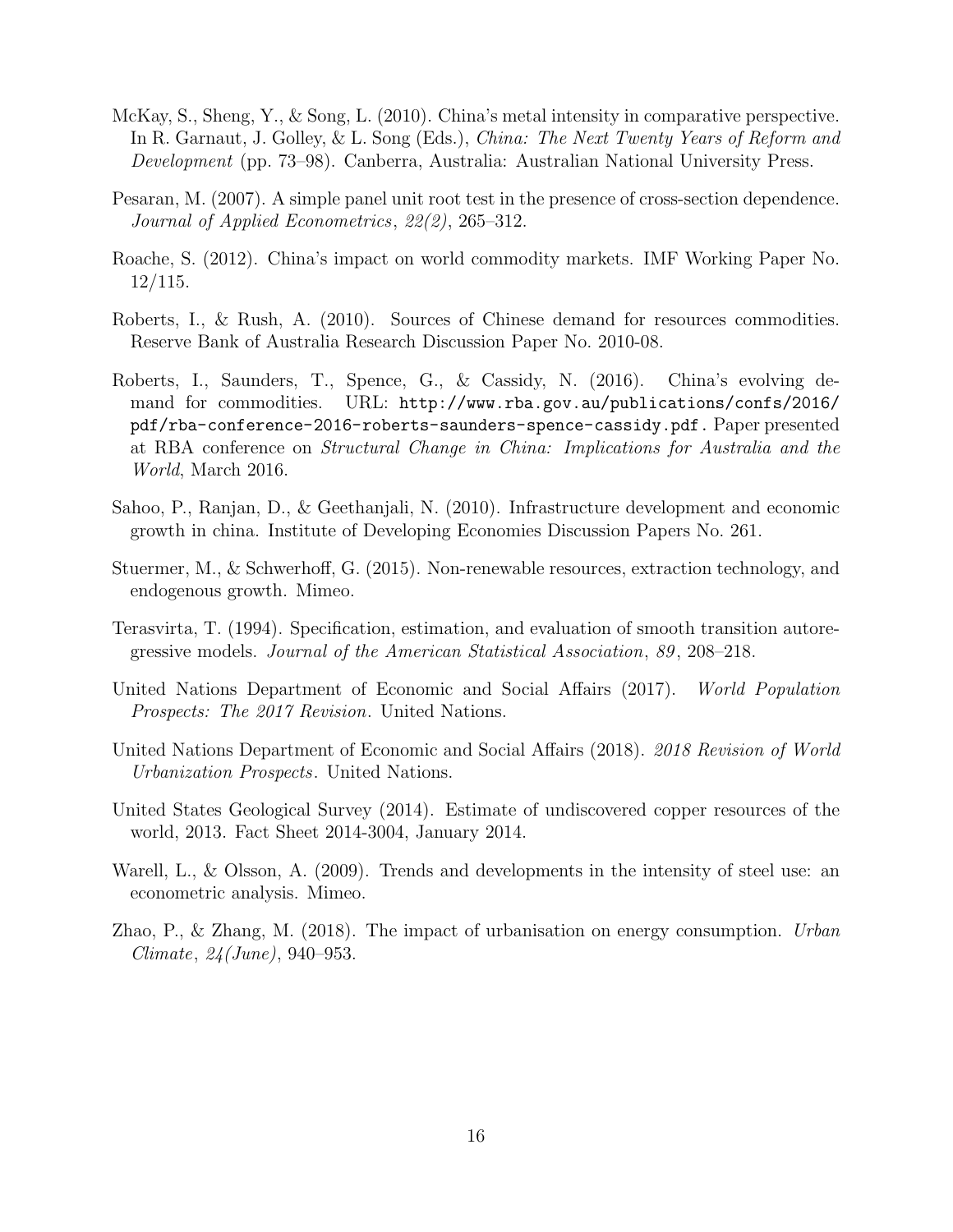# Appendix A: figures and tables



Figure 1: Growth of China's share of the global base metal markets (2000–2014)



Figure 2: World copper price (2000–2018)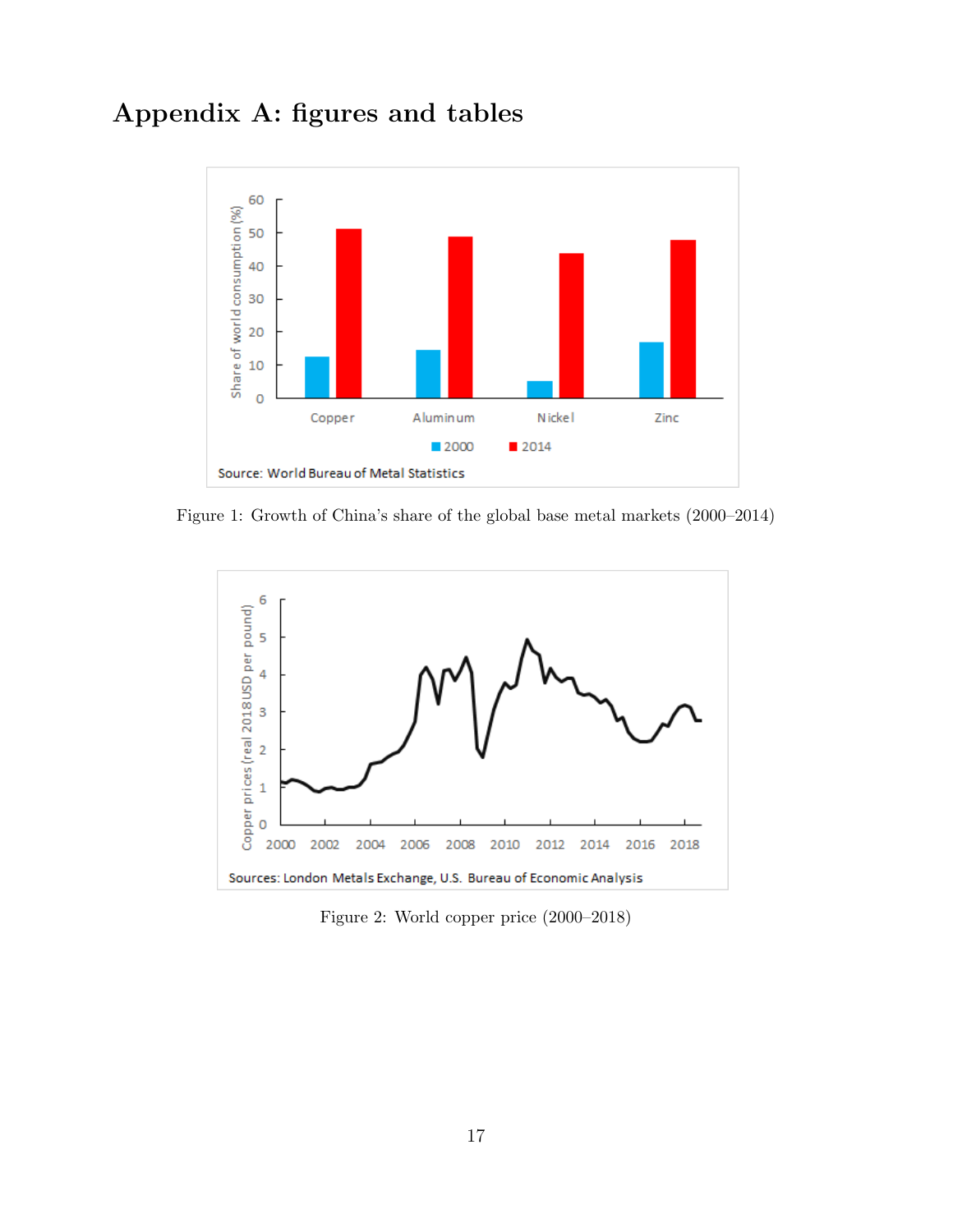

Figure 3: Estimated transition functions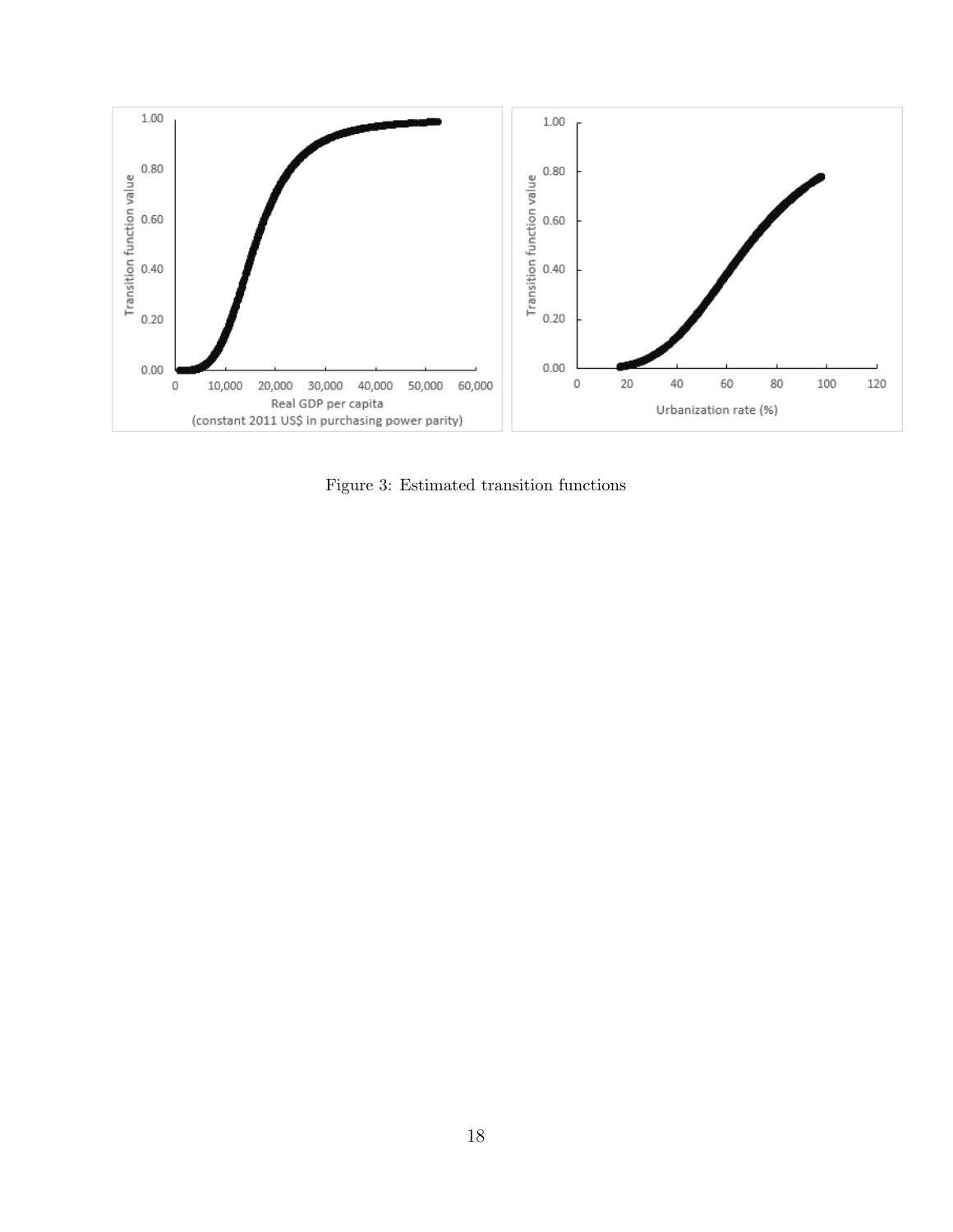

Figure 4: Estimated elasticity of copper intensity to investment share of GDP by country (1970– 2016)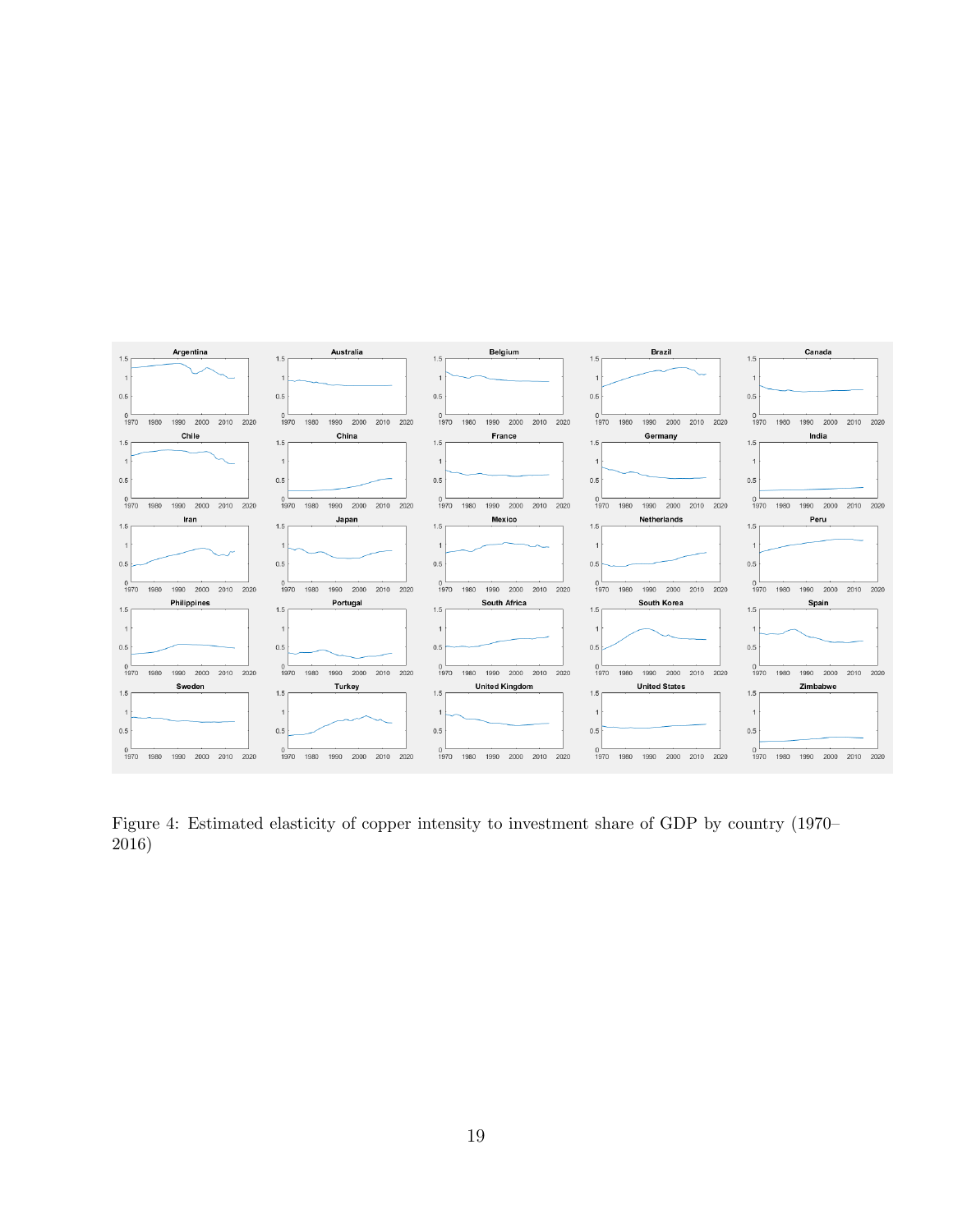

Figure 5: Outlook for China's potential GDP growth



Figure 6: Baseline scenario for Chinese investment share to GDP out to 2030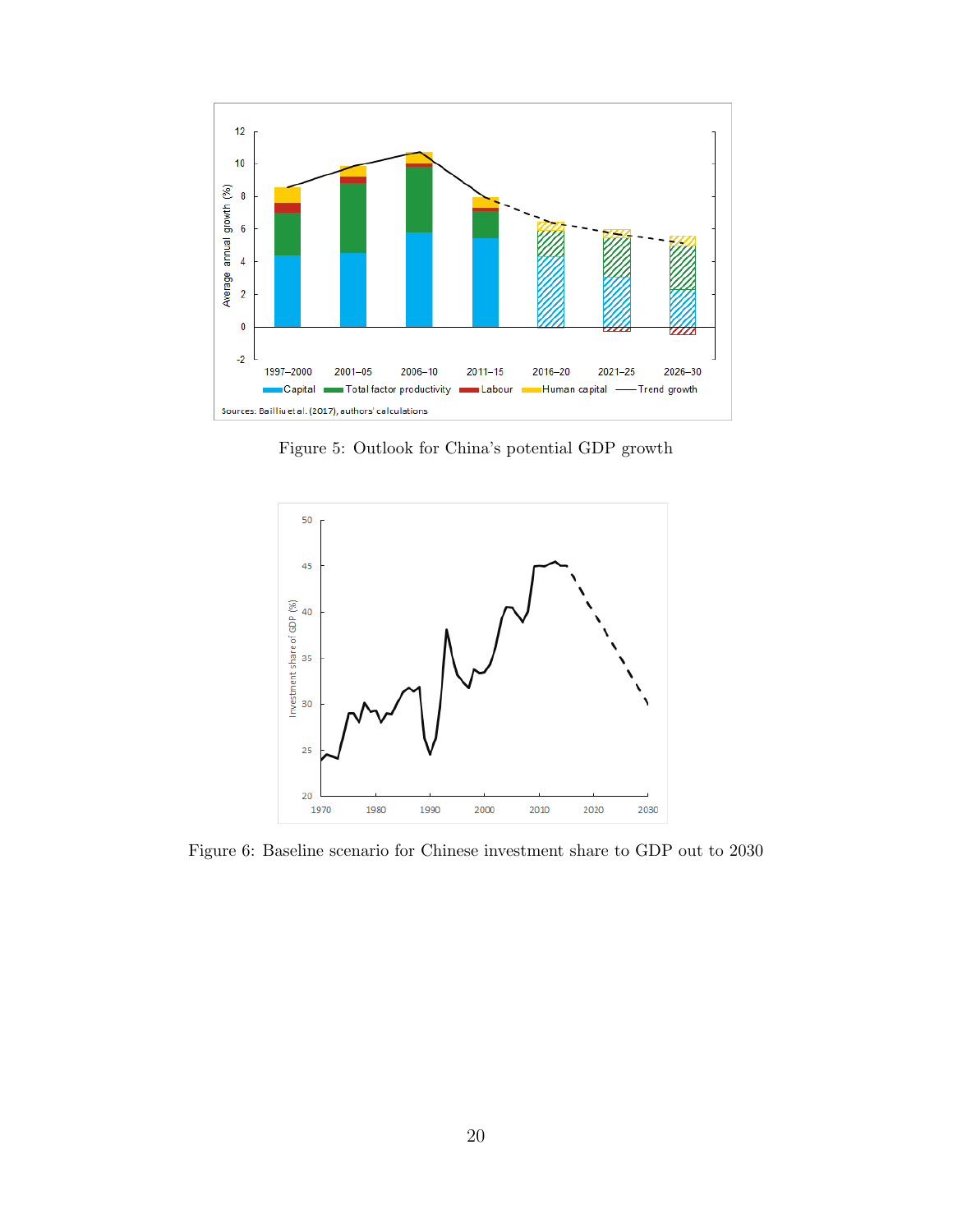

Figure 7: Japanese experience with rebalancing and copper intensity



Figure 8: Copper intensity and real GDP per capita by country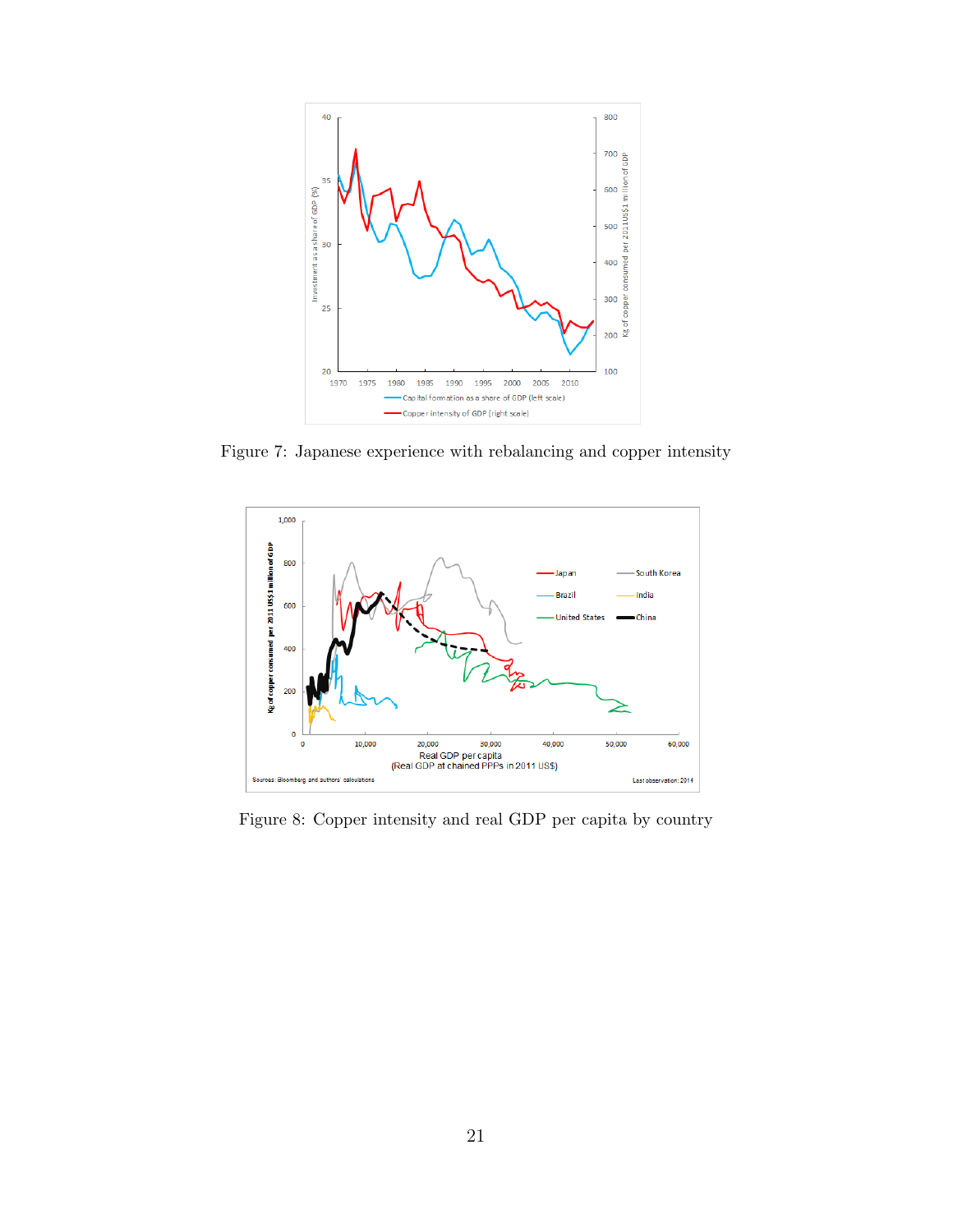

Figure 9: Cumulative increases in China's copper consumption (millions of tonnes)



Figure 10: Global mined copper production, share of total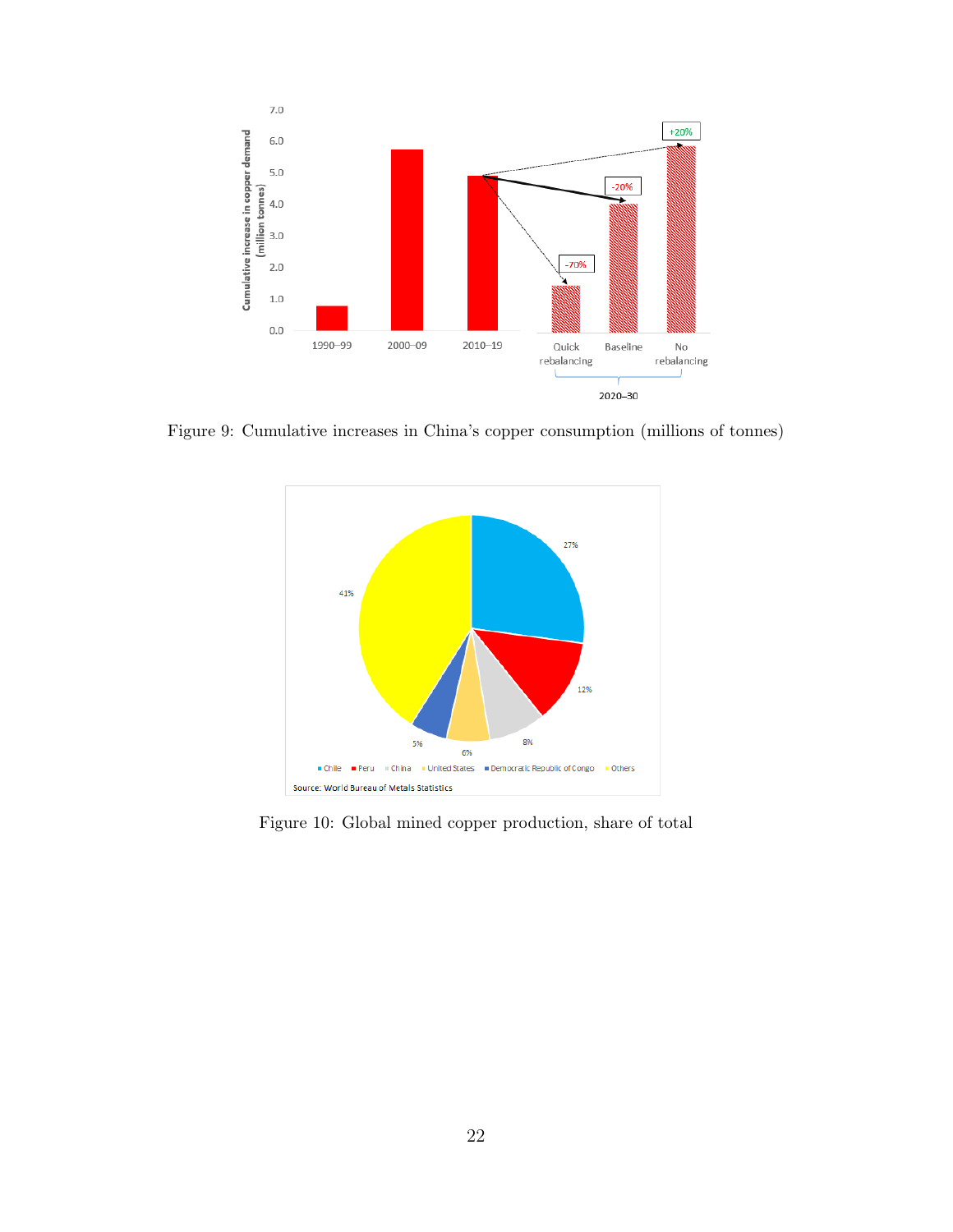|                                                 |       |       | Mean Median Standard deviation |
|-------------------------------------------------|-------|-------|--------------------------------|
| Copper intensity ( $\text{kg}$ / US\$1 million) | 297   | 245   | 239                            |
| Investment share of GDP $(\%)$                  | 23    | 23    |                                |
| Urbanization rate $(\%)$                        | 67    | 74    | 20                             |
| GDP per capita $(\$)$                           | 17524 | 14875 | 12856                          |

Table 1: Summary statistics

| Table 2: Homogeneity tests |           |      |                                     |                |       |                       |
|----------------------------|-----------|------|-------------------------------------|----------------|-------|-----------------------|
|                            | Wald test |      | Fisher test                         |                |       | Likelihood-ratio test |
| Transition variable        | Statistic |      | p-value Statistic p-value Statistic |                |       | p-value               |
| Urbanization rate $(1)$    | 111.0     | 0.00 | 40.1                                | $0.00^{\circ}$ | 116.9 | 0.00                  |
| Real GDP per capita $(2)$  | 0.9       | 0.83 | 0.3                                 | 0.83           | 0.9   | 0.83                  |
| Both $(1)$ and $(2)$       | 137.2     | 0.00 | 50.8                                | 0.00           | 146.3 | 0.00                  |

Table 3: Estimation results

|                                                    |          | Coefficient Standard error |  |
|----------------------------------------------------|----------|----------------------------|--|
|                                                    | 0.188    | 0.114                      |  |
| $\beta_2$ (marginal effect of urbanization regime) | 1.685    | 0.106                      |  |
| $\beta_3$ (marginal effect of GDP regime)          | $-0.635$ | 0.070                      |  |
| $\beta_4$ (price of copper)                        | $-0.014$ | 0.002                      |  |
| $\beta_5$ (time trend)                             | $-0.210$ | 0.047                      |  |

|                         |     | 2015 2029 |
|-------------------------|-----|-----------|
| Investment share of GDP | 45  | 30        |
| Urbanization rate       | 56  | 71        |
| Real GDP growth         | 73  | 47        |
| Population growth       | 0.5 |           |

Table 4: Baseline scenario assumptions (per cent)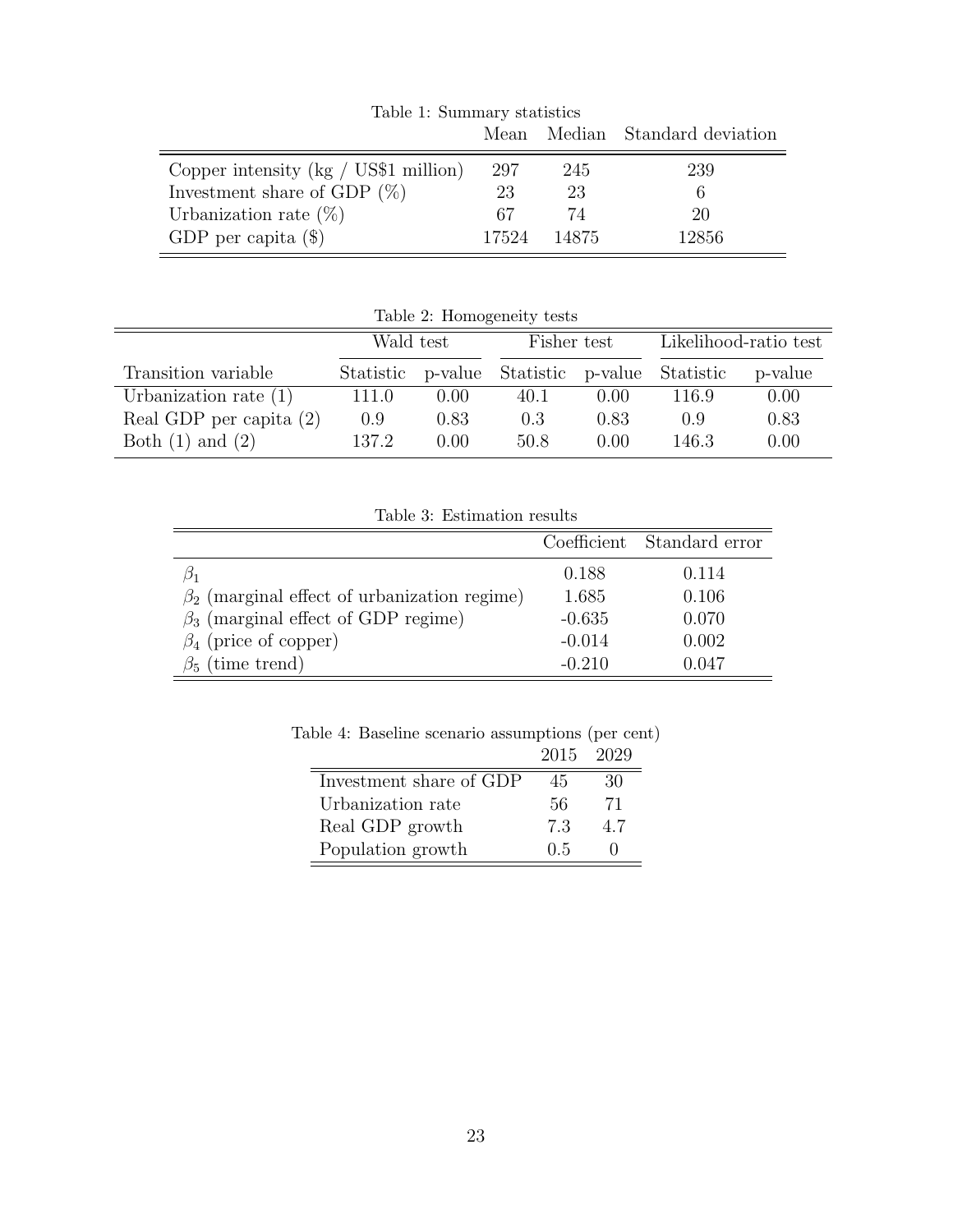|                  | Copper intensity ( $kg / US$1$ million) |
|------------------|-----------------------------------------|
| 2015             | 638                                     |
| Rebalancing      | $-100$                                  |
| GDP per capita   | $-318$                                  |
| Urbanization     | 283                                     |
| Efficiency gains | -99                                     |
| 2030             | 393                                     |

Table 5: Baseline scenario results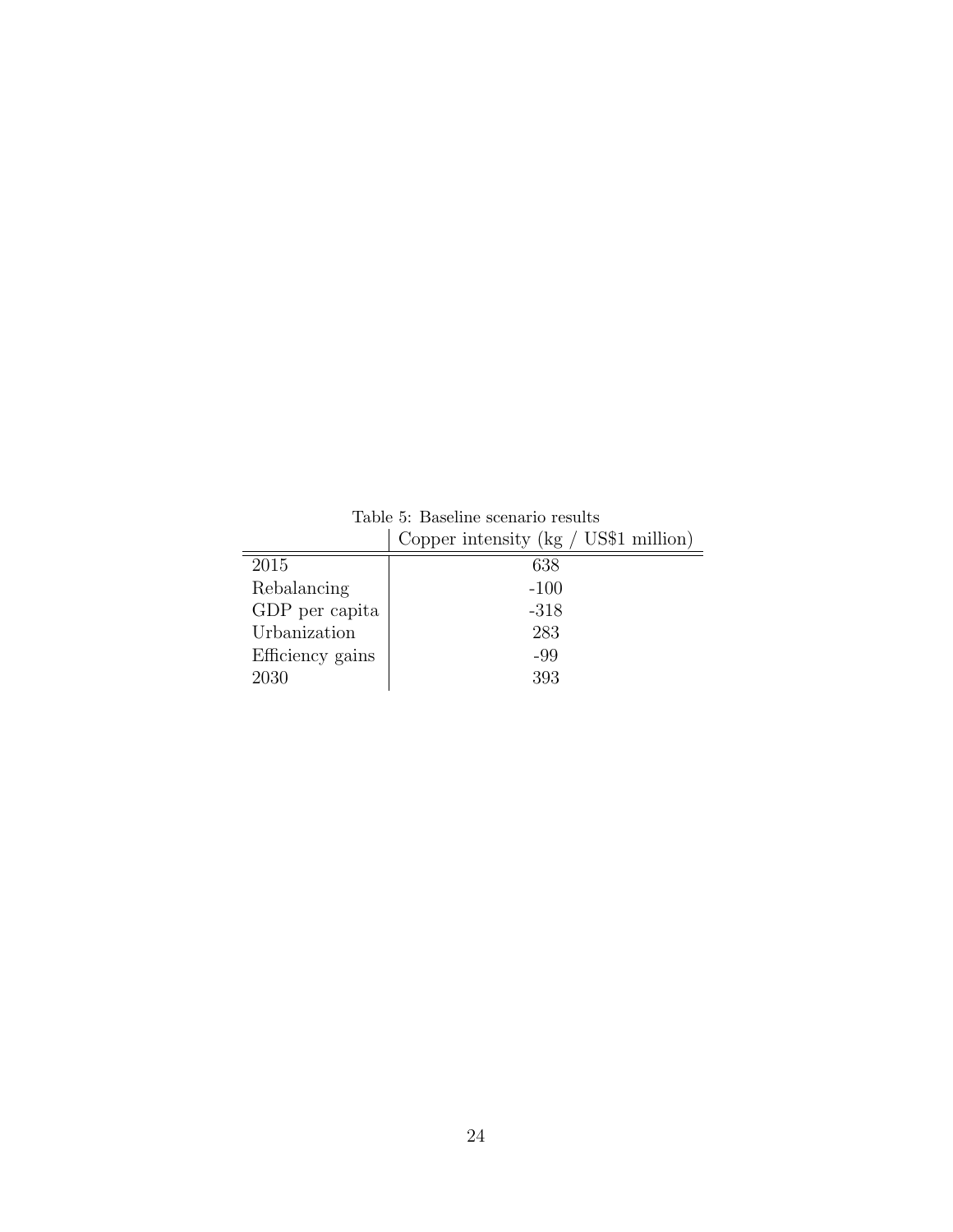# Appendix B: list of countries

| Argentina | Netherlands    |
|-----------|----------------|
| Australia | Peru           |
| Belgium   | Philippines    |
| Brazil    | Portugal       |
| Canada    | South Africa   |
| Chile     | South Korea    |
| China     | Spain          |
| France    | Sweden         |
| Germany   | Turkey         |
| India     | United Kingdom |
| Iran      | United States  |
| Japan     | Zimbabwe       |
| Mexico    |                |